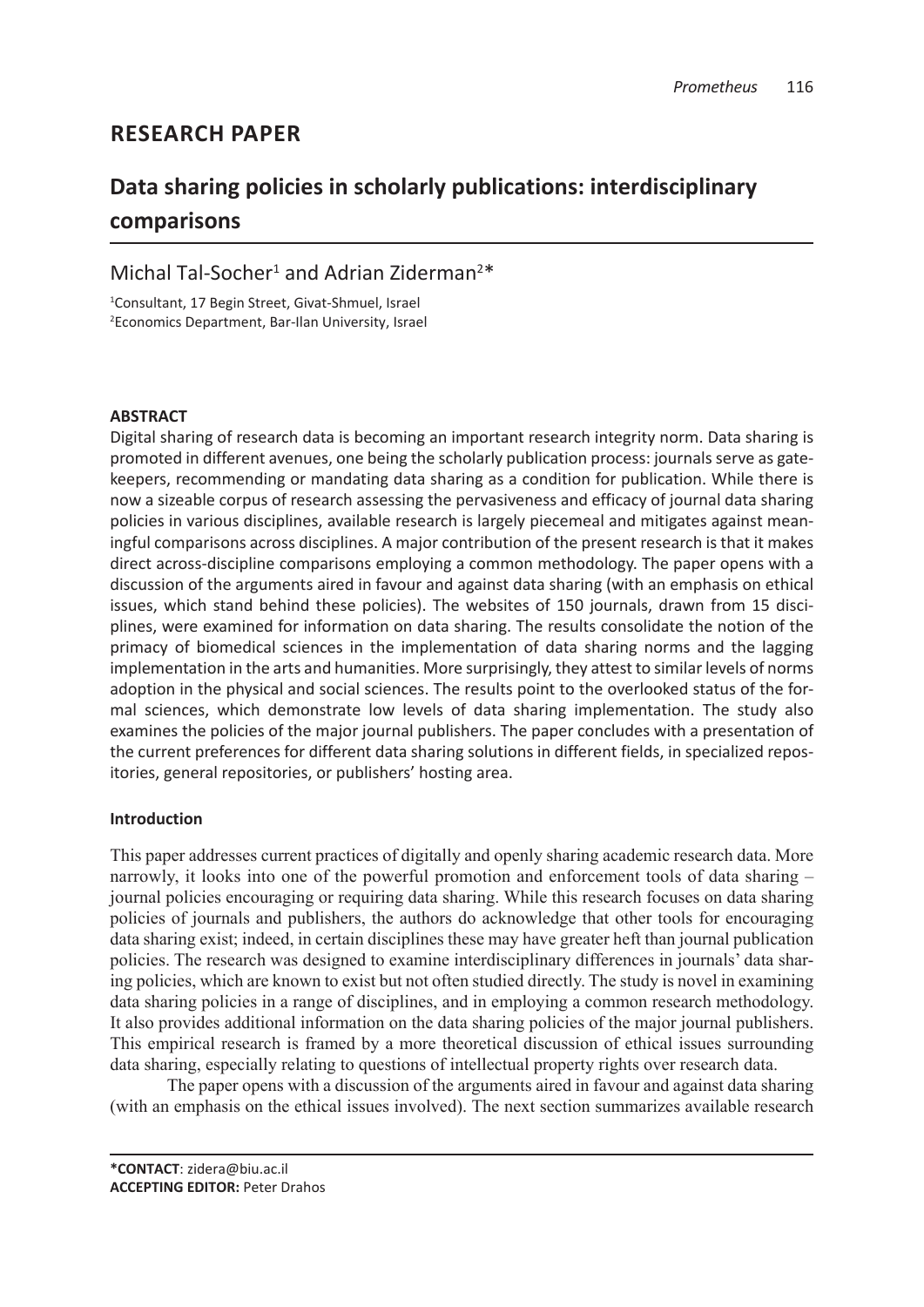findings on data sharing by discipline. This is followed by an account of the research method employed. Results are then provided relating, respectively, to journal data sharing policies, to publisher data sharing practice, and data preservation policies. The final section presents some major conclusions emanating from the research.

#### **Data sharing: pros and cons**

This section looks at several hindrances to sharing, mainly those that have ethical resonances; we leave aside technical and organizational difficulties that are ultimately more easily resolvable. The calls to share data with the scientific academic community, and with the general public, are made in the name of several values: generally, these are ethical-democratic values and the advancement of science, while some instrumental considerations are also recruited. The opposition to data sharing is more tacit, but several ethical values and a host of instrumental considerations in favour of data withholding can be discerned.<sup>1</sup> We may identify two main groups of hindrances to sharing which have ethical resonance.

#### *Mixed motivations of scientists*

Many scientists subscribe to the value of 'communism' (or 'communalism'), the term offered by science sociologist Robert Merton: the ethos of science acknowledges only minimal property rights of scientists over their findings (Merton, 1973/1942, pp.267–78). Data sharing norms, and open science norms generally, clearly derive from this value. Yet, historically informed assessments claim that the question of who is the owner of scientific results and knowledge was never resolutely decided in favour of the public (McSherry, 2001), and also that new fissures formed in this value in the process of commercialization that academia has undergone, especially since the 1980s (Macfarlane and Cheng, 2008; Radder, 2010). Yet again, a counter movement is visible which strives to preserve the classical scientific ethos by creating an array of new means of enforcements (Montgomery and Oliver, 2009).

Aside from a general commitment to communalism, in many fields researchers benefit greatly from access to the research data of others (National Research Council, 1997; Brown, 2003). Yet, at the level of the individual researcher, sharing norms may run counter to self-interest, at least in the short run. This is because it is time-consuming and not well rewarded, as publishing data is not given credit on a par with published papers. Recognition is very important as it is also ethically acceptable that scientists see themselves to be true owners of the data they have collected with effort, time, and talent. Thus, in many cases, it may be argued that data should not be treated simply as a public raw resource (Mauthner and Parry, 2013).

Important steps toward changing the equation have been made in recent years, and now citation standards are being devised; many repositories coin persistent digital identifiers (longlasting links) for datasets hosted by them, and many publishers enable linking papers to these datasets (Callaghan, 2014). Also, metrics for data, similar to the impact factor, are being developed and implemented.<sup>2</sup> But further institutional changes will have to take place in order for funding bodies and university promotion committees to acknowledge shared data as academic achievements.

Other concerns are even more difficult to alleviate: researchers may sacrifice their competitive edge by sharing data before exhausting research possibilities, and may abhor exposing themselves to further criticism and misinterpretation. Probably, these difficulties can be handled

<sup>&</sup>lt;sup>1</sup> It should be borne in mind that data sharing in the more taxing sense it has today is a first-world preoccupation. Researchers from lower income countries are far from able to participate as data donors (e.g. Rappert and Bezuidenhout, 2016).

<sup>2</sup> E.g. the data citation index of Clarivate Analytics (formerly, Thomson Reuters) available at http://wokinfo.com/ products\_tools/multidisciplinary/dci/about/ (accessed May 2020).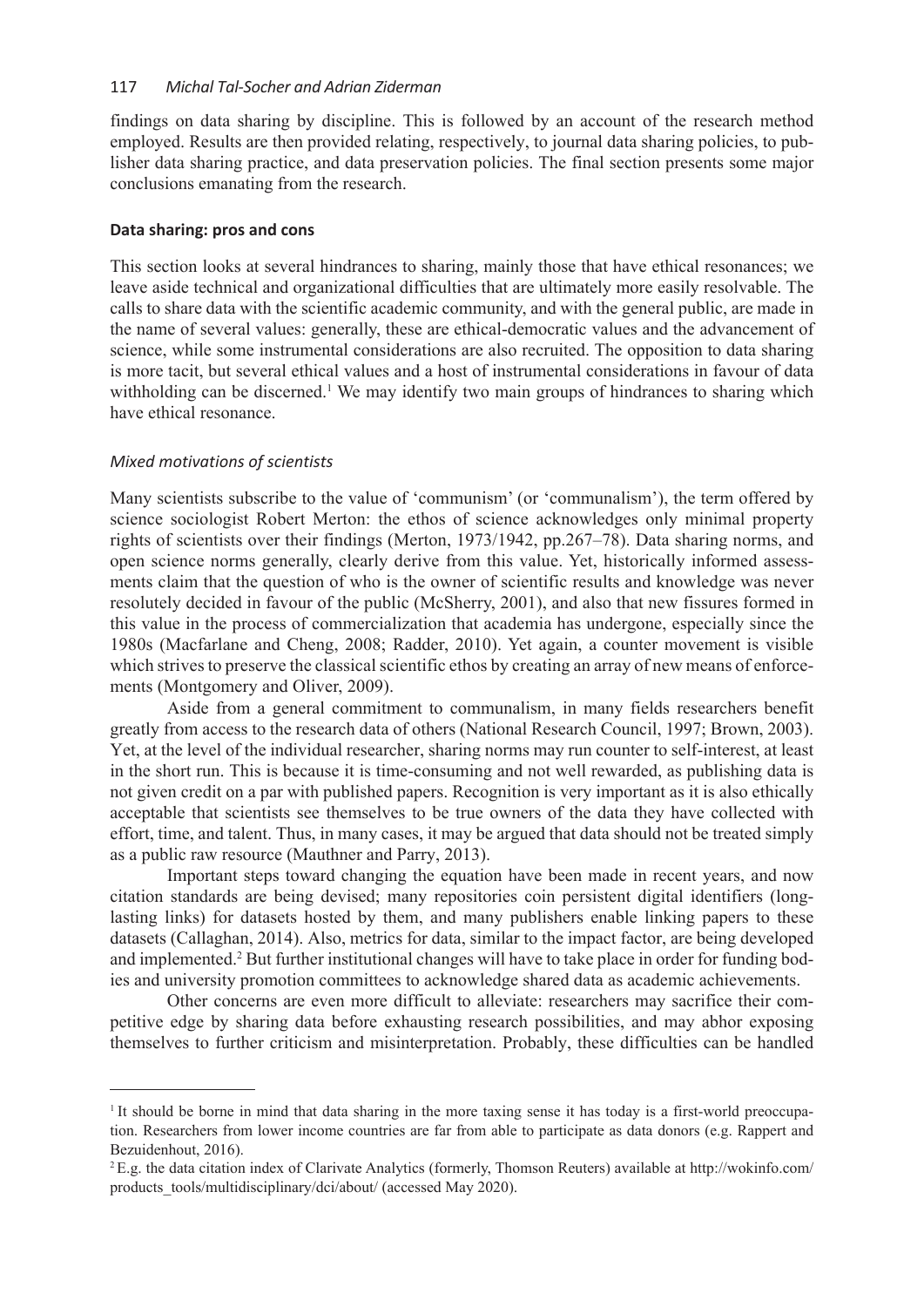only when everyone is expected to share, and some sanctions may be unavoidable on the way to consolidating these habits, as is often the case when new norms are being established. Lastly, researchers may feel more committed to familiar others, such as colleagues (and their self-interest) and respondents (privacy issues), than to other somewhat abstract others. This may also be considered ethically acceptable (Mauthner and Parry, 2013). Some repositories allow greater control of depositors over the level of publicity of all or some of the data. Procedures of de-identifying data are also being used in repositories hosting data from human subjects, although these are not without controversy (Kaye, 2012).

## *Commercial pressures*

As universities and research institutes become increasingly exposed to economic pressures, and in certain regions are expected to be more self-supporting, they understandably strive to secure intellectual property rights on research results (Reichman and Uhlir, 2003, pp.341–2). This is a major issue beside the more basic ethical question of who owns research results, which historically was sometimes the institutions creating knowledge (McSherry, 2001). Private companies are also interested in promoting a protective intellectual property rights regime for publicly funded research as this enables them to acquire exclusive licences to complete R&D toward marketability. Fittingly, legal changes have been introduced to facilitate protecting intellectual rights of publicly funded research results, now sometimes extendable to data (Reichman and Uhlir, 2003, pp.315–462). That said, for some policy makers, one of the justifications for data sharing is driven by economic considerations resonating with free market values. Generally, they argue that in the bigger picture nations can benefit from open research data whose commercialization occurs more downstream (e.g. Arzberger *et al*., 2004). These two sets of hindrances, which cannot be easily removed and which have certain ethical and instrumental backing, are reflected in data sharing norms being far from universally accepted.

#### **Related work**

#### *Academic publishing roles in data sharing*

The publishing process has become an important avenue for promoting and enforcing research integrity norms because it is in a position to offer clear incentives for compliance, being the pivot of the academic reward system for researchers (Sturges *et al.*, 2015). These norms are promoted and sometimes enforced by individual publishers, journal editors, and societies which publish journals, or by voluntary consortia of academic journal editors which strive to shape norms for whole disciplines by promoting guidelines and standards (Montgomery and Oliver, 2009). This is also true for data sharing norms. First, consortia of editors occasionally play a role in setting data sharing norms. The statement by political science journal editors promoting the adoption of data sharing practices is a case in point (Bonneau *et al.*, 2015). Second, many publishers and journal editors (and also societies) have all kinds of policies and statements regarding the handling of data that underlie the research reported in submitted papers.

It may be noted at this stage that whereas the publishers' role in promoting and enforcing open access to research papers is clear, their expected involvement in data sharing is much less so. Beyond promoting sharing by policies, journals and publishers are sometimes involved in data sharing as hosts: as we shall see, it is still a common practice for journals to host data related to papers published in them on the publisher's website. However, this solution has many shortcomings and some journals already find it hard to handle the large amounts of data thus generated (Dallmeier-Tiessen *et al.*, 2012, pp.32–7). In addition, it is not entirely clear and agreed what are the responsibilities of the journals in quality checking the datasets deposited (Beagrie, 2010).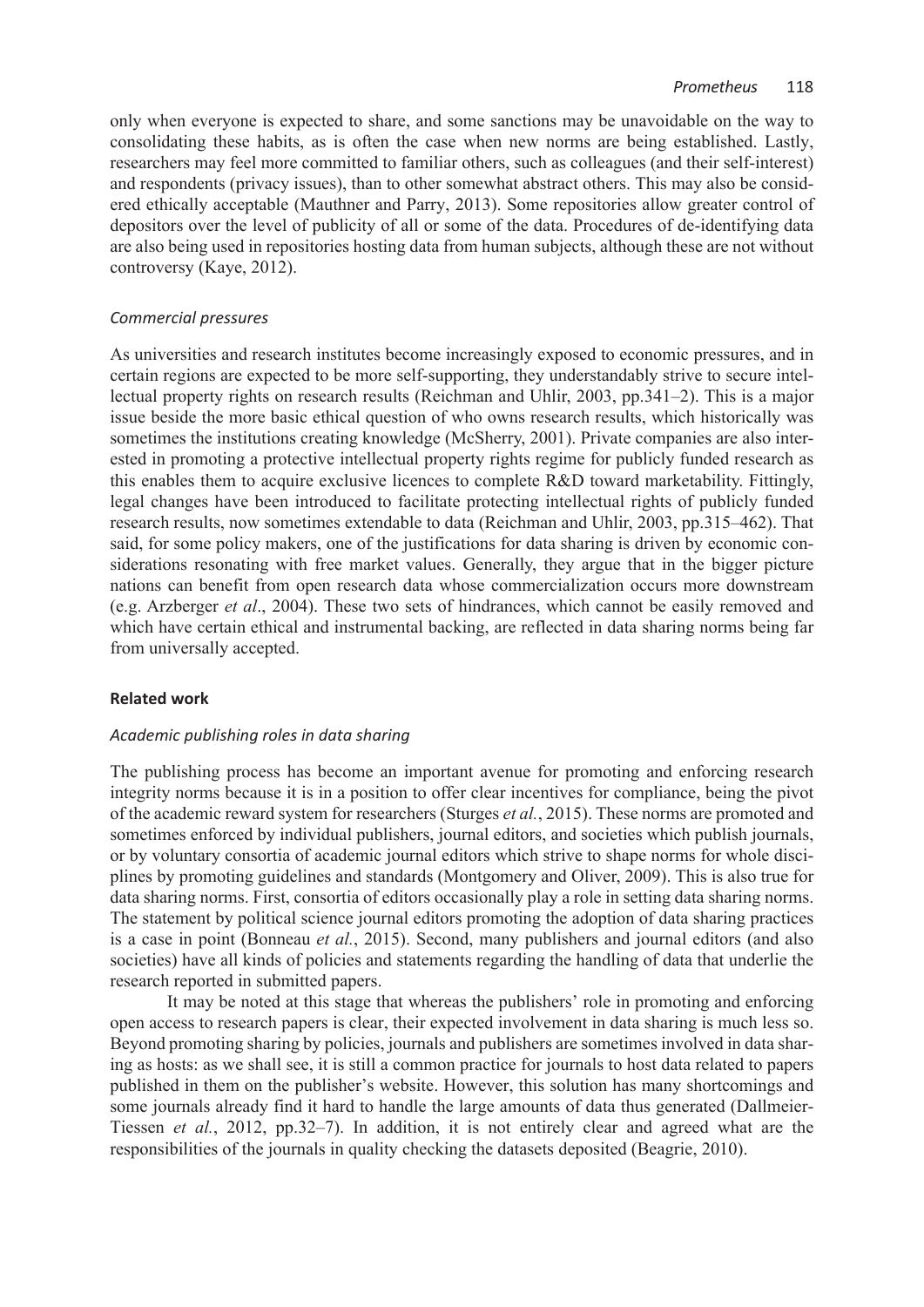In the case of publishers' business models supporting public sharing, the solution is open access to research papers. Authors (or their sponsors) pay fees to cover publishing costs for open access papers instead of the traditional model of library or reader payments. This in turn has created a new barrier for researchers from lower income countries to publishing their research results (e.g. Zachariah *et al.*, 2014).

In the case of data sharing, the problem is even greater, as the responsibility is diffused among more players, both publishers and repositories. If data are hosted by publishers, then publishing or accessing them is restricted, as is the paper related to the data. If data are hosted by repositories, then deposition and accessibility depend on the policy of the repositories (Campbell, 2015; Assante *et al*., 2016). Another cost relates to quality checking the data: even if data do not go through a proper peer review, which occurs today only very rarely, at least checking that files are accessible, full, and understandable is called for. For journals, in order to truly promote data sharing, this checking should be undertaken and the costs will need to be covered in some way. At present, when data sharing norms are far from being universal, researchers have little motivation to pay additional fees either to journals or to repositories for depositing or quality checking their data. It remains to be seen whether a viable business model will be found for publishers that truly supports open access to data (Vines, 2017). The business model of a group of repositories can be viewed at Dataverse (2017).

#### *Previous research on journal policies*

Many available studies have assessed the needs for, and objections related to, data sharing. Some of these studies also tapped publishers' and editors' perceptions and self-reported practices (Kuipers and van der Hoeven, 2009; Beagrie, 2010; NISO, 2013; Sturges *et al.*, 2015). Other studies have tried to assess actual levels of data sharing, relying on researchers' self-reporting (Swan and Brown, 2008; Kuipers and van der Hoeven, 2009; Tenopir *et al.*, 2011; Tenopir *et al.*, 2015).

An alternative approach has been adopted in other cases, studying data sharing policies declared by journals, usually in the 'instructions for authors' section. At a minimum, these studies give an indication of the stated importance and prevalence of data sharing norms. Perhaps the earliest study of this sort surveyed 850 journals (McCain, 1995); at that time, the prevalence of policies was very low (about 15%). A 2015 study examining about 370 journals found that about half had data sharing policies (Sturges *et al*., 2015). The earlier study also indicated that biomedical journals showed the highest adoption rates of data policies.

A much discussed question relates to the usefulness of adopting stronger policies by which papers would be accepted for publication only if certain types of data are publicly shared prior to publication. Making data sharing mandatory in this way is unlikely to be sufficient in itself to overcome researchers' motivation barriers, lack of appropriate digital infrastructure and other obstacles (Nelson, 2009; Crotty, 2016). However, stronger policies do have a positive effect on sharing rates: mandating sharing for some types of data is a necessary though not sufficient component for a successful sharing culture. Thus, a study that examined 70 journal policies in an area of biomolecular studies found that policy strength was positively associated with actual data sharing (Piwowar and Chapman, 2008; see also Vines *et al.*, 2013). A study examining changes in data sharing policies of molecular biology journals over 20 years showed policies becoming more demanding and mandatory, with an associated rise of actual data sharing (Brown, 2003). Another study of data sharing policies of economics journals argued strongly for mandating sharing even though there are no widely accessible specialized repositories in the field and no broadly accepted standards for sharing (Vlaeminck, 2013). However, experience teaches that rules too distant from common norms usually fail (e.g. Bicchieri and Mercier, 2014). Thus, introducing mandatory policies in research domains without community support for sharing norms is unlikely to succeed.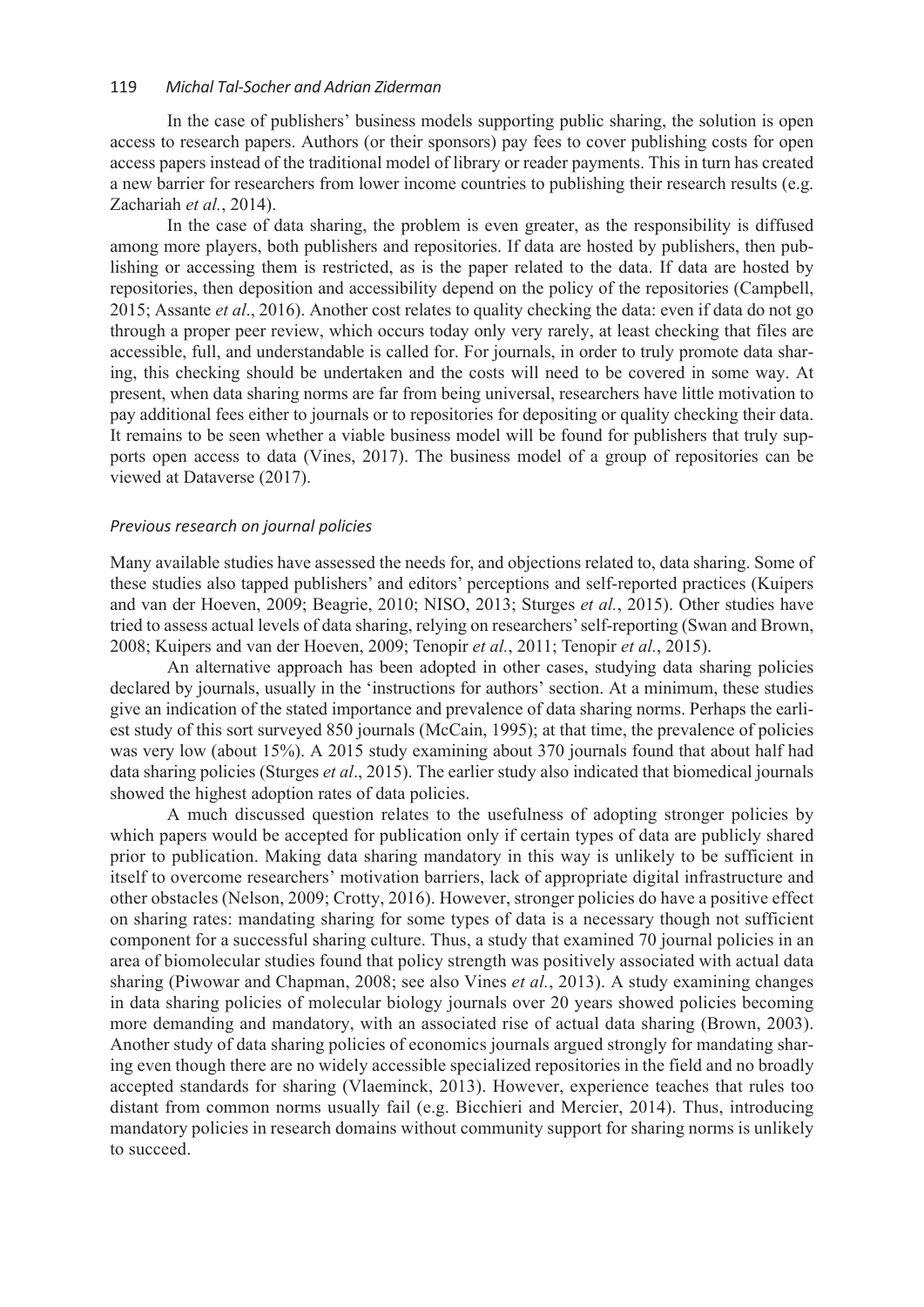## **Interdisciplinary differences in data sharing**

There are a few comprehensive studies that describe and compare the different motivators, characteristics and needs involved in data usage that is characteristic of various disciplines and research communities (Harley *et al.*, 2010; PARSE Insight, 2010). These case studies of multiple disciplines also discuss data sharing and have proved to be an illuminating source for understanding interdisciplinary differences in sharing. Together with more limited studies on data sharing, they show the following outlines:

- *Biomedical Sciences* differ among themselves in the volumes of data produced, molecular biology being a very data intensive field (Stephens *et al.*, 2015). Some biomedical fields have cultivated the most advanced data sharing culture (Hu and Kaabouch, 2014, p.181). Appropriately, most research on data sharing focuses on biomedical sciences (Fecher *et al.*, 2015).
- *Physical Sciences* manage massive volumes of data; some, such as astronomy, were pushed relatively early to adopt practices of data sharing (Hu and Kaabouch, 2014, p.182). Many projects fall into the category of Big Science (very large teams, highly instrumentalized, very expensive), which is more prone to adopt data sharing (Reichman and Uhlir, 2003, p.322). Yet, over all, sharing rates are lower than those in the biomedical sciences (e.g., McCain, 1995).
- *Social Sciences –* several social science disciplines were among the earliest to organize efforts to share data, especially political science, sociology, and economics (Harley *et al.* 2010, pp.677–83; Pienta *et al*., 2010). There is great variance among the different social science disciplines, the more empirical ones adopted sharing much more than the hermeneutical ones (PARSE Insight, 2010, p.58; Pienta *et al*., 2010). Growing data intensity is very much felt in some types of research (Elias and Entwisle, 2013). Overall, however, social science data are not being shared (Pienta *et al*., 2010).
- *Arts and Humanities* the data sharing infrastructures for the humanities are much less developed than those created for some of the social sciences (IFDO, 2014). Again, more empirical disciplines, such as linguistics and archaeology, are performing somewhat better (Harley *et al.*, 2010, pp.29–139; PARSE Insight, 2010, p.58) and progress has been made recently even in other fields, such as ethnomusicology (Harley *et al.*, 2010, pp.570–5), though this is probably still rather marginal.
- *Formal Sciences* such as mathematics and computer science are rarely discussed in relation to data sharing, separately and even less so as a group. Sometimes they are considered as part of the physical sciences, though their non-empirical nature should keep them apart. Indications are that they do not adopt the sharing culture of some physical sciences (McCain, 1995; for a glimpse on the different data usage patterns in mathematics see Womack, 2015).

There are, however, very few studies comparing journal data sharing. The early study by McCain (1995) found that about two-thirds of the journals with sharing policies belonged to the life sciences, while the rest came from physics and chemistry. Journals in medicine, engineering, mathematics, and computer sciences essentially had no such policies. No other disciplines were examined in this rather rare interdisciplinary study.

Other findings are available from studies with a narrower disciplinary breadth. As noted, in the biomedical sciences mandatory data sharing policies started to emerge in the late 1980s, and the trend has been strengthening ever since.<sup>3</sup> Among the social sciences, only in economics is there a

<sup>&</sup>lt;sup>3</sup> See e.g. the history of announcements by ICMJE regarding clinical trial registration, available at www.icmje.org/ news-and-editorials/ (accessed May 2020).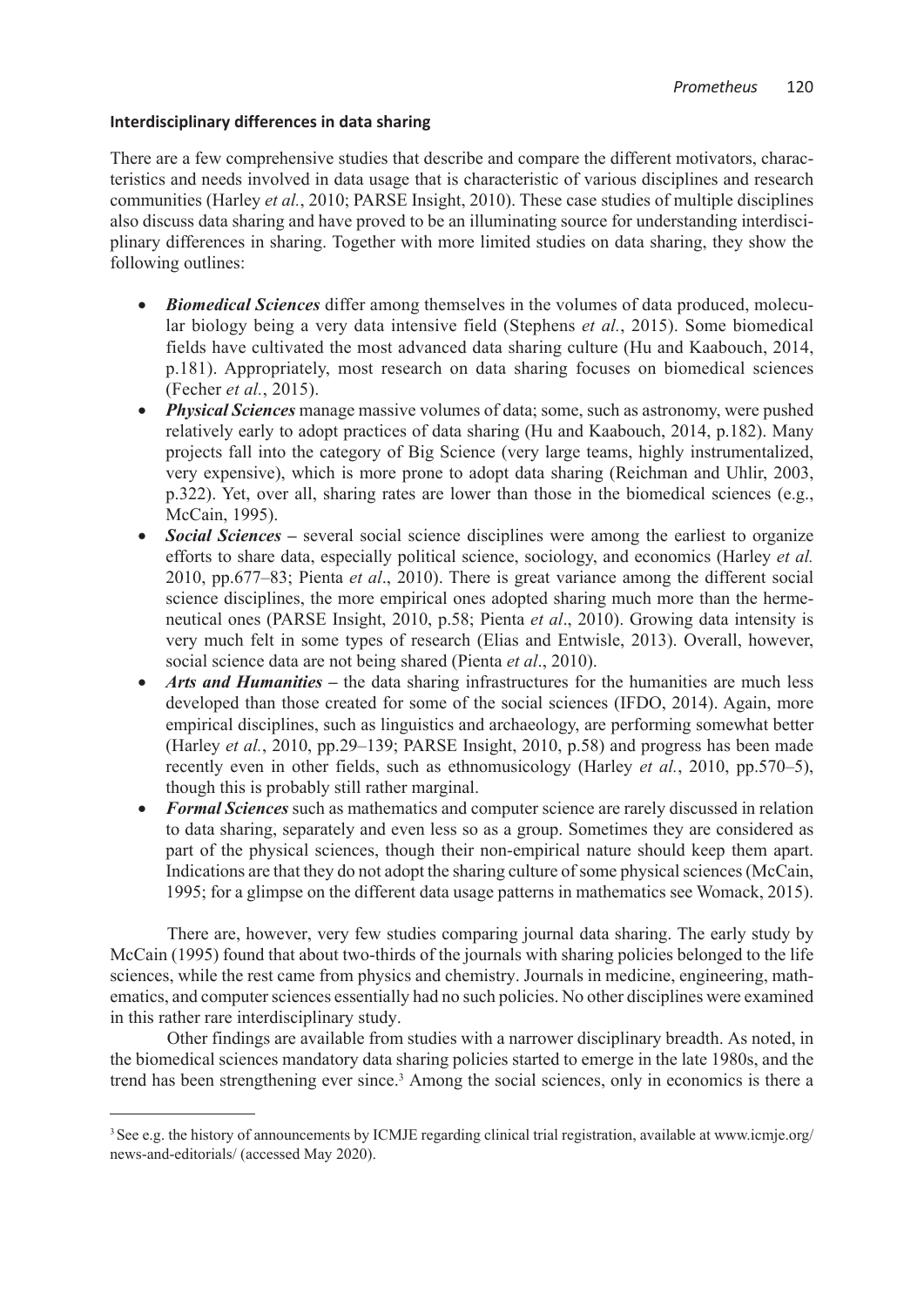clear trend of journals adopting mandatory data sharing policies, though inaugural efforts are being made in political science and sociology (Pienta *et al*., 2010; Zenk-Möltgen and Lepthien, 2014). There do not appear to be any similar studies in the arts and humanities, although there are archaeology journals with data sharing policies. Nor are we aware of any study examining formal sciences journal data sharing policies (though mathematics journals with such policies are included in our journal sample).

The research reported in this paper attempts to add to the relative paucity of research into interdisciplinary differences in journal policies. The study does so though a cross-disciplinary comparison using a common methodological framework. It also includes disciplines that are rarely (if ever) studied in this context, notably in the arts and humanities.

## **Materials and methods**

## *Definitions of data sharing*

The websites of 150 journals and of major journal publishers were examined for information on data sharing policies. Two definitions of data sharing were adopted for this purpose:

- *Enabling data sharing* refers to policies where data sharing is possible, but not mandatory. It is defined as the sharing of research data underlying published academic research papers, on a digital platform accessible to the general public or to an entire research community (although restrictions may be in place) and linkable to the paper in question. Neither the sharing of data with individuals upon private request nor sharing related specifically to the review process is included in this definition.
- *Strong data sharing* is in place where at least some types of data must be deposited for open sharing as a condition of publication.<sup>4</sup> A dilemma facing the authors was posed by clinical trials registration (CTR) in that some publishers and journals publishing health-related papers mention it as the only data type whose sharing is mandatory. CTR is somewhat different from other types of data treated in the publication process as it does not refer to data supplementing the information presented in the paper. Proper registration is made long before publication.<sup>5</sup> It was decided to report separately on journals with strong policies that excluded and included those which only mandate CTR.

It should be noted that 'open sharing' has a wide spectrum of meanings for different hosts and depositors of data. In principle, this usually means that data should be available to all. However, sometimes embargos are imposed, access restricted to certain user groups, and parts of the dataset defined as confidential (see especially Eschenfelder and Johnson, 2014). Even when unrestricted, access is not always anonymous and sometimes requires registration. The terms of use of deposited data are not always stated clearly and the data may be covered by laws prohibiting certain types of reuse. Sometimes licences for reuse are stated clearly, but here too there is a variety of options, even though many licences are quite permissive (similar to CC0 or CC-BY licences). Curation activities of hosts also vary widely, both relating to technical and general services as well as to more content-specific services, which cannot be offered by more heterogeneous hosts (Assante *et al*., 2016; Austin *et al*., 2015; Ball 2014; Campbell, 2015; Dataverse, 2017).

<sup>4</sup> Our definition is similar to the definition of strong policy in Piwowar and Chapman (2008), yet broader in order to apply to more data types and preservation solutions.

<sup>&</sup>lt;sup>5</sup> ICMJE's widely used definition of clinical trials is to be found at www.icmje.org/about-icmje/faqs/clinical-trialsregistration/ (accessed February 2015).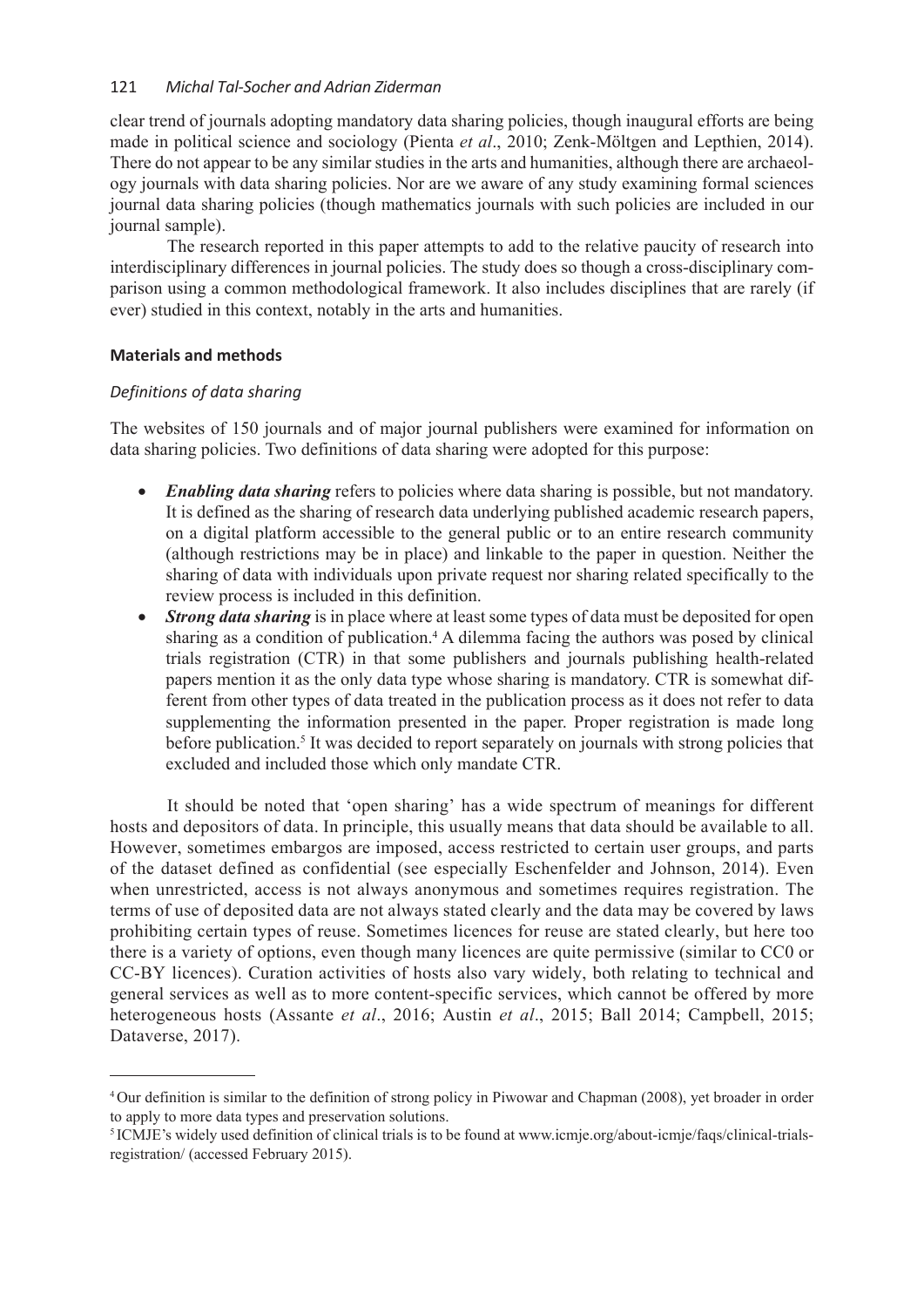### *Building the sample*

Academic journals differ in quality and prestige. In order to set up a representative sample of journals for the study, we first chose to use the SJR (SCImago journal rank) prestige metric as an indicator of journal influence. The SJR ranks journals included in the Scopus bibliographic database. We then chose fifteen disciplines from five main categories of academic disciplines and used the Scopus classification titles for them. The number of indexed journals in the different categories varies widely, so to reduce the size of very long lists to make them comparable with the others, representative subcategories were sometimes chosen. The categories used are shown in Table 1; the column to the right specifies reasons for choosing these particular disciplines.

In all, 150 journals were sampled, ten journals for each discipline. Thus, unlike the usual research strategy in this field, we opted for a broader sample distribution at the expense of depth. Each disciplinary list is ordered according to SJR scores. For each discipline, we chose journals from the entire range: two of the top five journals; two around the end of the 25th percentile; two around the median; two around the end of the 75th percentile; and two of the lowest ten. Former studies have shown that journals with higher influence metrics more often have data sharing

| Discipline group*                                 |  | <b>Discipline</b>                                       | <b>Reasons for choosing the discipline</b>                                             |  |
|---------------------------------------------------|--|---------------------------------------------------------|----------------------------------------------------------------------------------------|--|
| <b>Biomedical</b><br>Life<br>Sciences<br>Sciences |  | Genetics                                                | Much studied in data sharing context – the paradigm<br>for data sharing                |  |
|                                                   |  | Neuroscience                                            | Newer life science                                                                     |  |
| Medicine                                          |  | Oncology                                                | Involves humans (privacy concerns); heavily<br>invested, competitive                   |  |
|                                                   |  | Pharmacology (medical)                                  | Does not necessarily involve humans                                                    |  |
| Physical Sciences                                 |  | Chemistry (miscellaneous)                               | More theoretical                                                                       |  |
|                                                   |  | Geology                                                 | Data rich as a highly automated observational<br>science                               |  |
|                                                   |  | Ecology                                                 | Public interest and participation                                                      |  |
| Social Sciences                                   |  | Economics                                               | Heavily quantitative, data rich                                                        |  |
|                                                   |  | Social Psychology                                       | Theoretical aspects, empirical and experimental<br>aspects, clinical aspects           |  |
|                                                   |  | Political Science and<br><b>International Relations</b> | More hermeneutic than the above                                                        |  |
| Arts and Humanities                               |  | Archaeology (Arts and<br>Humanities)                    | Known to have specialized repositories; partly<br>empirical                            |  |
|                                                   |  | Music                                                   | May be data rich; partly empirical and partly<br>hermeneutic                           |  |
|                                                   |  | History                                                 | More hermeneutic than the above                                                        |  |
| Formal Sciences                                   |  | <b>Computer Science</b><br>(miscellaneous)              | More applied; itself involved in developing tools for<br>sharing; very little is known |  |
|                                                   |  | <b>Statistics and Probability</b>                       | More theoretical; very little is known                                                 |  |

**Table 1.** Disciplines represented in the study

\*Titles of the main category groups are not taken from Scopus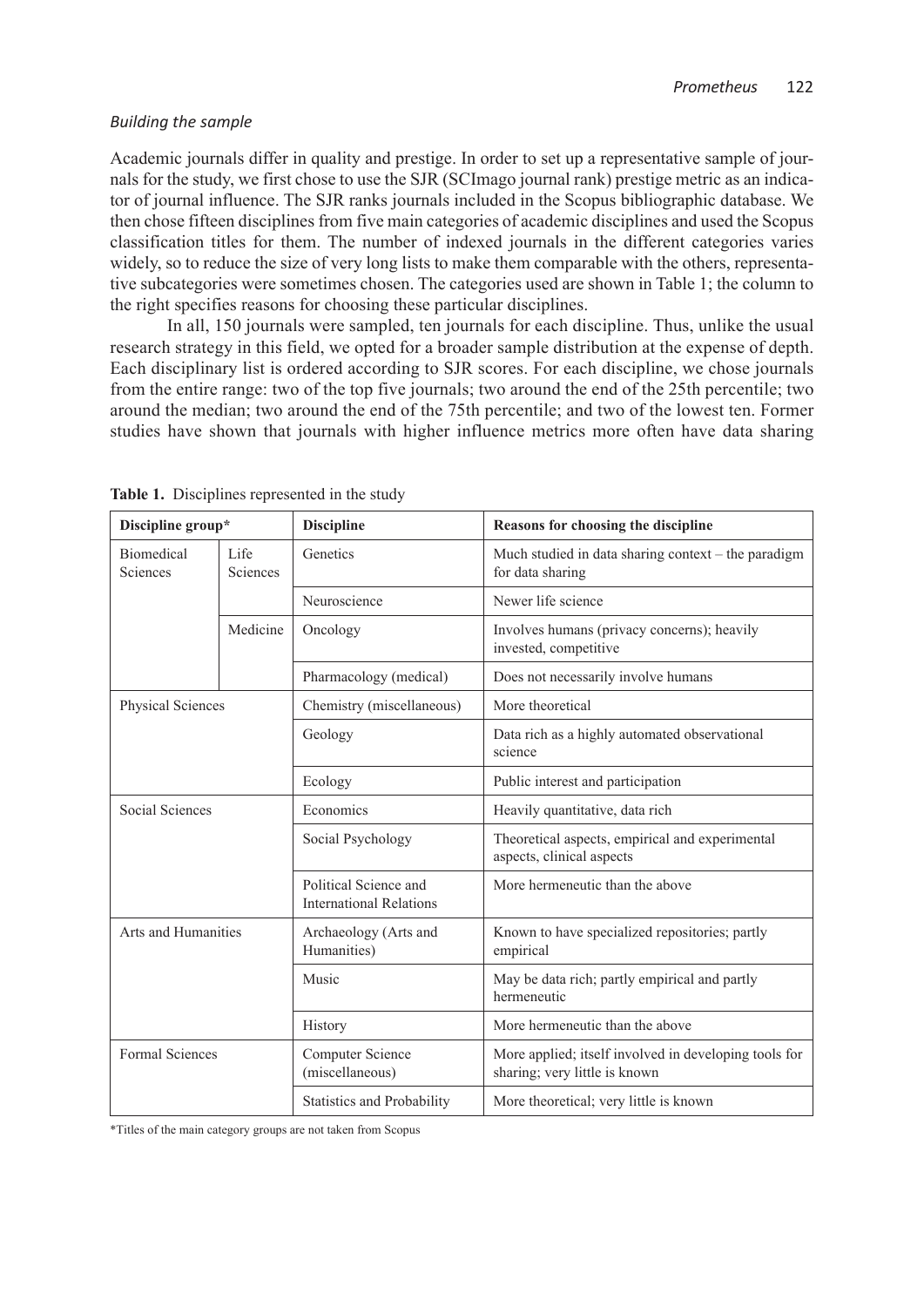policies and tend to have stronger policies (probably as they are better positioned to set higher standards). So, in order to have a balanced picture, it is important to keep the sample representative in this respect (Piwowar and Chapman, 2008; Vlaeminck, 2013; Sturges *et al.*, 2015).

The SJR indicator was preferred over the more pervasive Clarivate (formerly Thomson Reuters) impact factor because the latter is based on the Web of Science database, which is generally much less comprehensive – 13,500 journals in WoS versus about 20,500 journals in Scopus (Mongeon and Paul-Hus, 2016). SJR is also considered a better indicator of a journal's influence as it gives greater weight to citations coming from more prestigious journals. Additionally, the impact factor is arguably more amenable to manipulations by journal editors (Ramin and Sarraf Shirazi, 2012). We used the SJR data for 2014 (counting 2014 citations of citable papers appearing in the three preceding years) as retrieved in October–December 2015.

Many journals appear in several disciplinary lists, but it was verified that the discipline we wanted the journal to represent had more than tangential relevance to the journal's scope. Journals publishing only reviews were generally avoided (as research data are much more likely to arise from original research). We avoided including two journals from the same publisher for a given ranking area (i.e., top five, median, etc.). It was verified that the journal was covered continuously in the years relevant for the 2014 SJR score, and that it had no fewer than 30 citable documents in these years. It was sometimes difficult to find end-of-the-tail journals that meet all these criteria. In these cases, journals higher on the list than the last ten were chosen (usually the differences between SJR scores in this region are very small) or, if no better candidates were found nearby, one of the criteria was compromised. All these procedures, while admittedly unblinding the selection process, were applied in order to make the small group of journals representing each category more informative. Non-English websites were not shunned, Google Translate being employed for websites in languages other than English, German, or Italian. Since the size of the sample for each discipline is small, our results may not be fully representative. Yet the manageable size did enable us to keep the detailed policies and their qualitative dimensions in sight. The results for the disciplinary groups are informative and lead to several insights.

#### *Data collection*

For each journal, the journal's website was searched to see whether there was a text instructing authors on the sharing of data supporting the research presented in the submitted paper. Such texts are usually found in the 'Instructions for Authors' section, but are sometimes incorporated into an ethical policy section or given a space of their own. Where a data sharing policy was found, it was recorded in terms of the nature of the guidelines indicated. These included whether sharing is only encouraged or required, and whether it is intended for the review process only, for public/community open sharing or for sharing upon private requests. The types of shareable data were recorded, where data should be shared, when data should be shared, and whether there were procedures for exemption from sharing. For each journal, we also recorded the publisher (or specific publisher's imprint) and publisher type (for profit or not) and looked to see whether the publisher had a data sharing policy of its own. These are found either on the journal's webpage, where it is made clear that the publisher is the source of the policy, or on the publisher's general website.

Publishers' policies were analysed similarly to journal's policies. Additionally, for each journal we looked for a related academic or professional society involved in its publication. If there was one, the society's website was searched to see whether it declared a data sharing policy of its own. If present, the policy was analysed using the same categories. For each journal, we indicated whether open data sharing is at all possible and, if so, whether it is data sharing in the strong sense, regardless of the source of the policy (journal, publisher/imprint, related society).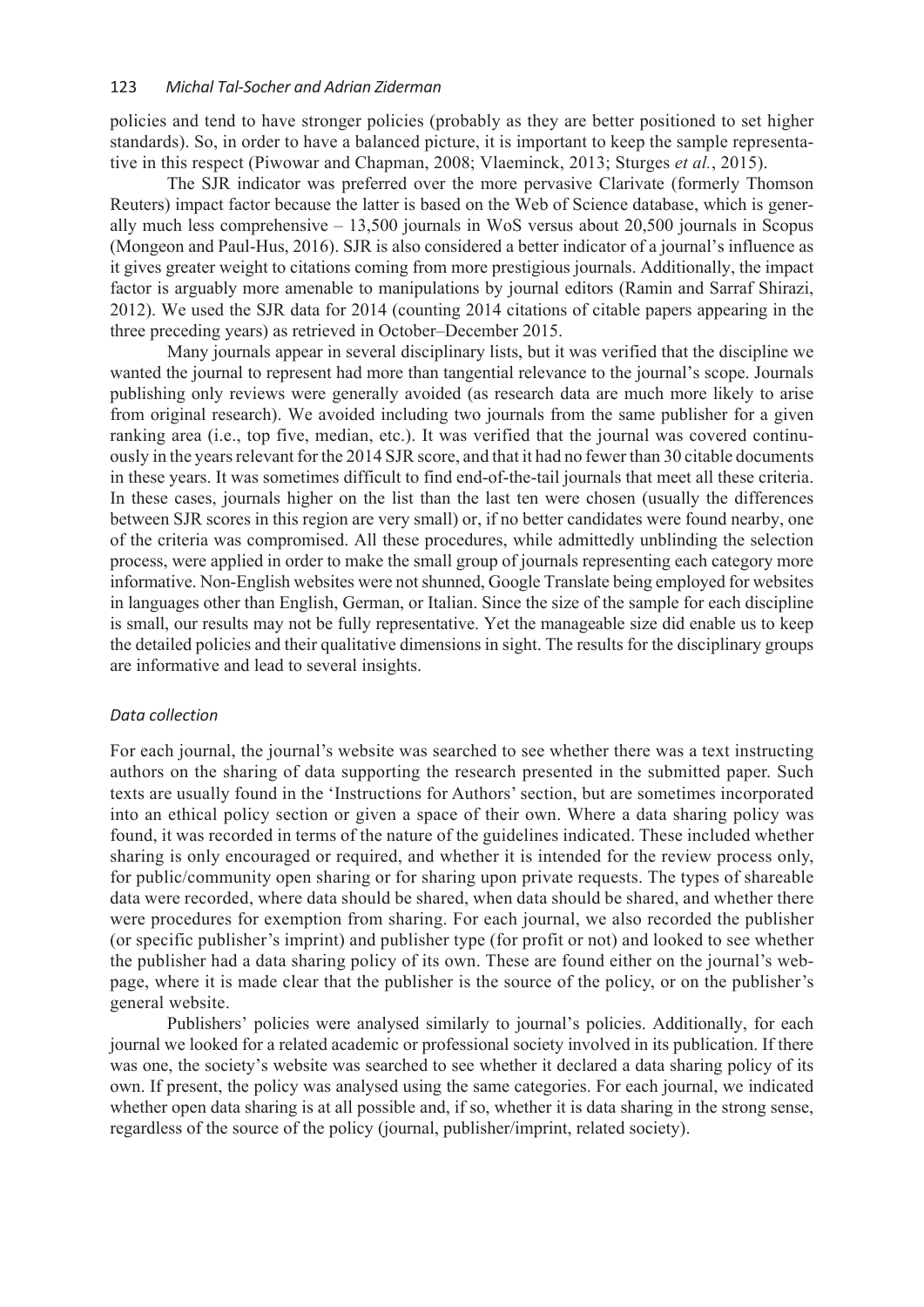

Figure 1. Journal data sharing policies

## **Results**

## *Journal data sharing policies*

## Possible and strong sharing

Sixty-nine out of the 150 journals included in our study (46%) enable data sharing one way or another. Of the 69 journals that allow for data sharing, only 20 journals have a strong policy according to which, at least *de jure*, papers will not be published unless certain types of data are deposited. This means that only 13% of the journals in the sample have a policy with a fair chance of being followed (Figure 1).

The figures in the current study are slightly higher if we consider journals that require CTR to be strong policy journals – 26 journals, 17.3% of our sample, have strong policies according to this wider definition. Yet, almost half the journals in the sample offer authors an opportunity to share data, which means that at least some sharing infrastructure is already in place for a considerable share of academic publications.

The study confirmed that, overall, journals with higher citation metrics more frequently adopt data sharing policies. It was found that about 74% of the journals enabling sharing have SJR scores from median to the top of the distribution, and 80% of the journals with strong policies are located in the upper halves of their discipline lists (compared with the neutral expectation of 50% in both cases). This is generally true also, with some variations, at the level of the disciplinary group. The formal sciences, alone, do not fit this pattern: only 57% of journals enabling sharing are in the upper half; and the single journal with strong policy is in the lower half (see Table 2 for details).

## Interdisciplinary differences

This global picture of the pervasiveness of data sharing policies changes considerably as we look at the level of individual disciplines. To make these tendencies more robust, we also look at differences among discipline groups (biomedical sciences, etc.). These figures are detailed in Table 3 (where data sharing is possible) and Table 4 (for strong data sharing policies). The results for the discipline groups point to several conclusions.

• *Biomedical Sciences* lead the trend of data sharing, in line with what is known from earlier research. In all the four disciplines representing the field, over 50% of the journals enable sharing, which means that solutions for sharing in this area are quite widespread. Yet *requiring* data sharing for at least some types of data is less common (only 30%, disregarding policies merely demanding CTR). The ratio strong/possible is especially low for the two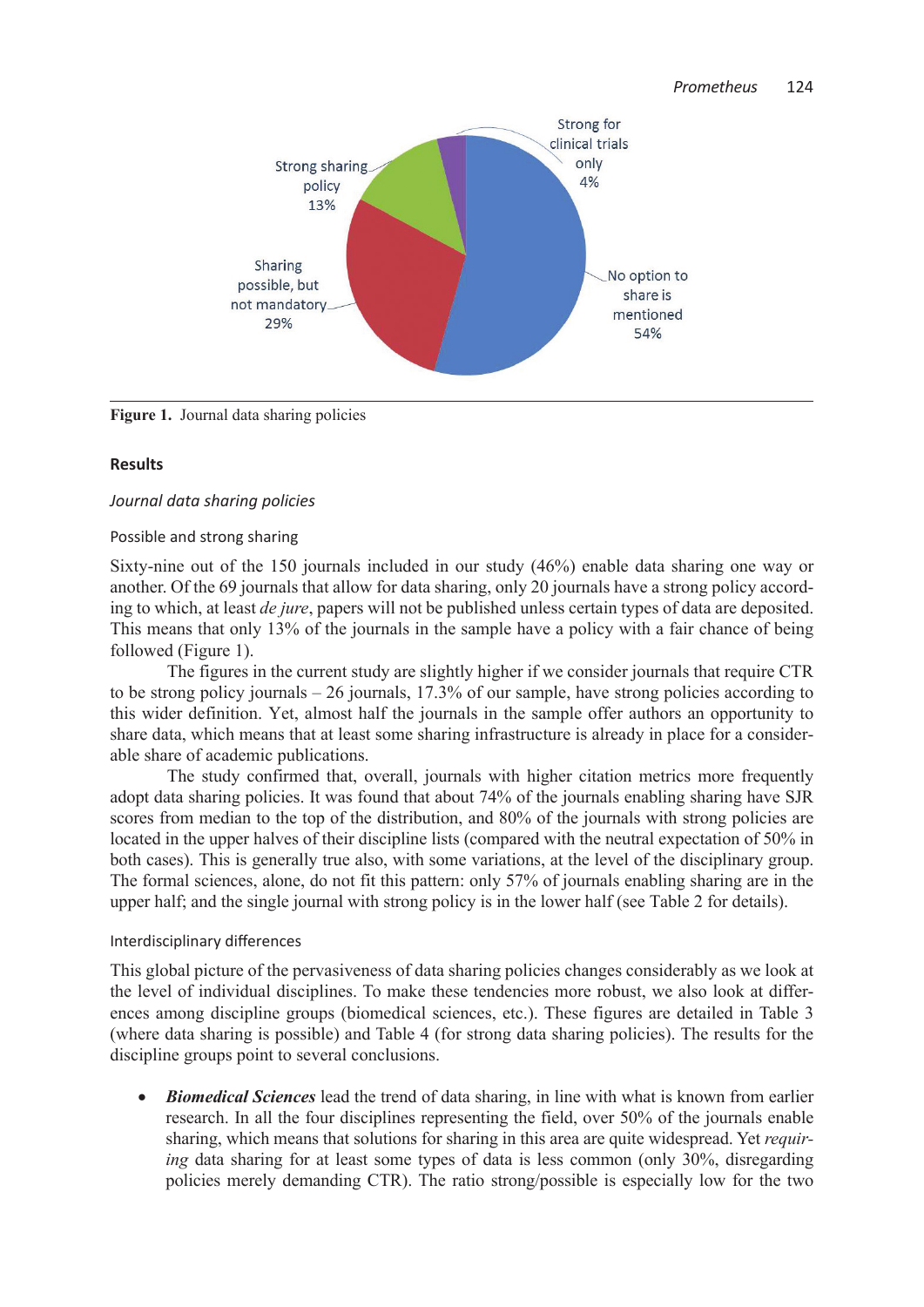| <b>Discipline</b>                | <b>Discipline</b>                          | <b>Individual discipline</b>            |                                        | Discipline group                        |                                        |  |
|----------------------------------|--------------------------------------------|-----------------------------------------|----------------------------------------|-----------------------------------------|----------------------------------------|--|
| Group                            |                                            | <b>Journals enabling</b><br>sharing No. | <b>Journals</b> enabling<br>sharing* % | <b>Journals enabling</b><br>sharing No. | <b>Journals enabling</b><br>sharing* % |  |
| <b>Biomedical</b>                | Genetics                                   | 8                                       | 80%                                    | 27                                      | 67%                                    |  |
| <b>Sciences</b>                  | Neuroscience                               | 6                                       | 60%                                    |                                         |                                        |  |
|                                  | Oncology                                   | 6                                       | 60%                                    |                                         |                                        |  |
|                                  | Pharmacology<br>(medical)                  | $\overline{7}$                          | 70%                                    |                                         |                                        |  |
| Physical                         | Chemistry                                  | $\overline{4}$                          | 40%                                    | 13                                      | 43%                                    |  |
| <b>Sciences</b>                  | Geology                                    | 5                                       | 50%                                    |                                         |                                        |  |
|                                  | Ecology                                    | $\overline{4}$                          | 40%                                    |                                         |                                        |  |
| <b>Social</b><br><b>Sciences</b> | Economics                                  | 5                                       | 50%                                    | 14                                      | 47%                                    |  |
|                                  | Social<br>Psychology                       | 6                                       | 60%                                    |                                         |                                        |  |
|                                  | Political<br>Science and<br>Int. Relations | 3                                       | 30%                                    |                                         |                                        |  |
| Arts and                         | Archaeology                                | $\overline{4}$                          | 40%                                    | 8                                       | 27%                                    |  |
| <b>Humanities</b>                | Music                                      | $\overline{2}$                          | 20%                                    |                                         |                                        |  |
|                                  | History                                    | $\overline{2}$                          | 20%                                    |                                         |                                        |  |
| Formal<br><b>Sciences</b>        | Computer<br>Science                        | 3                                       | 30%                                    | $\overline{7}$                          | 35%                                    |  |
|                                  | Statistics and<br>Probability              | $\overline{4}$                          | 40%                                    |                                         |                                        |  |
| <b>Total</b>                     |                                            | 69                                      |                                        | 69                                      |                                        |  |

**Table 2.** Pervasiveness of the possibility to share data: interdisciplinary comparison

\*Out of the10 journals that were sampled for each discipline

|  | Table 3. Data sharing differences among discipline groups |  |  |  |  |
|--|-----------------------------------------------------------|--|--|--|--|
|--|-----------------------------------------------------------|--|--|--|--|

| Discipline group    |     | Data sharing is possible |     |               | <b>Strong data sharing</b> |                |               |
|---------------------|-----|--------------------------|-----|---------------|----------------------------|----------------|---------------|
|                     | No. | <b>Total</b>             |     | In upper half |                            | In upper half  |               |
|                     |     | No.                      | No. | $\frac{0}{0}$ | No.                        | No.            | $\frac{0}{0}$ |
| Arts and Humanities | 30  | 8                        | 8   | 100           |                            |                | 100           |
| <b>Biomed</b>       | 40  | 27                       | 18  | 67            | 12                         | 10             | 83.           |
| Formal Sciences     | 20  | 7                        | 4   | 57            |                            | $\Omega$       | 0             |
| Physical Sciences   | 30  | 13                       | 11  | 85            | 3                          | 3              | 100           |
| Social Sciences     | 30  | 14                       | 10  | 71            | 3                          | $\overline{2}$ | 67            |
| Total               | 150 | 69                       | 51  | 74            | 20                         | 16             | 80            |

medical disciplines (disregarding CTR-only policies: 2/6 for oncology, 1/7 for medical pharmacology). Previous studies have similarly shown that research more oriented to medical purposes is less shared (McCain, 1995; Piwowar and Chapman, 2008; Milia *et al.*, 2012).

• *Physical Sciences and Social Sciences* demonstrate similar levels of adoption of data sharing policies, both at the level of enabling sharing (43% and 47% respectively, with somewhat greater inner variance for the social sciences) and at the level of strong policies (10% both).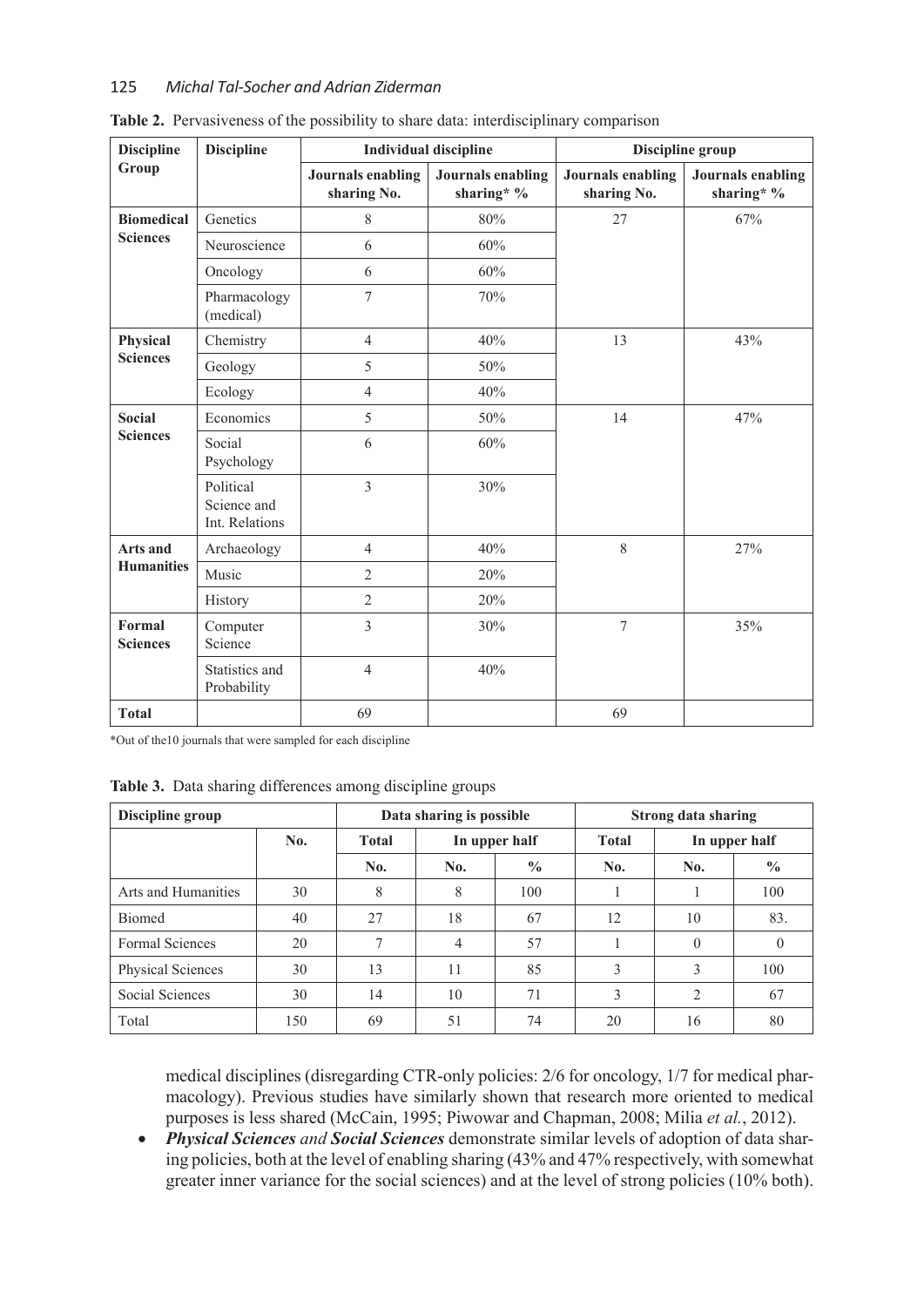| <b>Discipline</b> | <b>Discipline</b>                       |                                       | <b>Individual disciplines</b>                    | Discipline group                      |                                                  |
|-------------------|-----------------------------------------|---------------------------------------|--------------------------------------------------|---------------------------------------|--------------------------------------------------|
| Group             |                                         | Journals with<br>strong policy<br>No. | Journals with<br>strong policy+<br>$\frac{0}{0}$ | Journals with<br>strong policy<br>No. | Journals with<br>strong policy+<br>$\frac{0}{0}$ |
| <b>Biomedical</b> | Genetics                                | $5(5)^*$                              | 50% (50%)                                        | 12(18)                                | 30% (45%)                                        |
| <b>Sciences</b>   | Neuroscience                            | $4(4)*$                               | 40% (40%)                                        |                                       |                                                  |
|                   | Oncology                                | $2(5)*$                               | 20% (50%)                                        |                                       |                                                  |
|                   | Pharmacology (medical)                  | $1(4)$ *                              | $10\% (40\%)$                                    |                                       |                                                  |
| Physical          | Chemistry                               | 2                                     | 20%                                              | 3                                     | 10%                                              |
| <b>Sciences</b>   | Geology                                 | 1                                     | 10%                                              |                                       |                                                  |
|                   | Ecology                                 | $\boldsymbol{0}$                      | $0\%$                                            |                                       |                                                  |
| <b>Social</b>     | Economics                               | $\overline{c}$                        | 20%                                              | 3                                     | 10%                                              |
| <b>Sciences</b>   | Social Psychology                       | $\theta$                              | $0\%$                                            |                                       |                                                  |
|                   | Political Science and Int.<br>Relations | 1                                     | 10%                                              |                                       |                                                  |
| <b>Arts and</b>   | Archaeology                             | $\mathbf{1}$                          | 10%                                              | 1                                     | 3%                                               |
| <b>Humanities</b> | Music                                   | $\boldsymbol{0}$                      | $0\%$                                            |                                       |                                                  |
|                   | History                                 | $\boldsymbol{0}$                      | $0\%$                                            |                                       |                                                  |
| Formal            | Computer Science                        | 1                                     | 10%                                              | 1                                     | $5\%$                                            |
| <b>Sciences</b>   | Statistics and Probability              | $\overline{0}$                        | 0%                                               |                                       |                                                  |
| <b>Total</b>      |                                         | $20(26)*$                             |                                                  | 20(26)                                |                                                  |

**Table 4.** Pervasiveness of strong data sharing policies – interdisciplinary comparison

+ Out of the 10 journals that were sampled for each discipline

\* In parentheses – including journals with strong policies only for clinical trials

This may appear surprising as there are more specialized data repositories for different types of physical data. Results may have looked different for other specific disciplines. Astronomy, for example, is considered paradigmatic for data sharing as data from national facilities are often shared (Harley *et al*., 2010, pp.170–3; Hu and Kaabouch, 2014, p.182). Earth observation methods are also known to have specialized repositories, but the two disciplines in our study utilizing these methods, geology and ecology, do not embrace data sharing comprehensively enough to leave a mark on our sample.

- *Arts and Humanities* lag behind the other academic meta-fields in terms of the adoption of data sharing norms. Only about 27% of the journals in this category enable sharing at all; just a single journal requires the deposition of data as a condition for publication.
- *Formal Sciences*, about which little could be gleaned from the available literature on data sharing patterns, are characterized by a very low level of data sharing norms adoption (only 35% of the journals enable sharing, only one journal in the sample had a strong policy of data sharing).

## *Publisher data sharing practice*

The scientific publishing industry is currently undergoing a process of centralization. In parallel, for-profit publishers are becoming more dominant, while the role scholarly societies play in publishing is becoming more secondary (Larivière *et al*., 2015). These trends are also reflected in our sample. First, this may explain why the data sharing policies we encountered in our sample rarely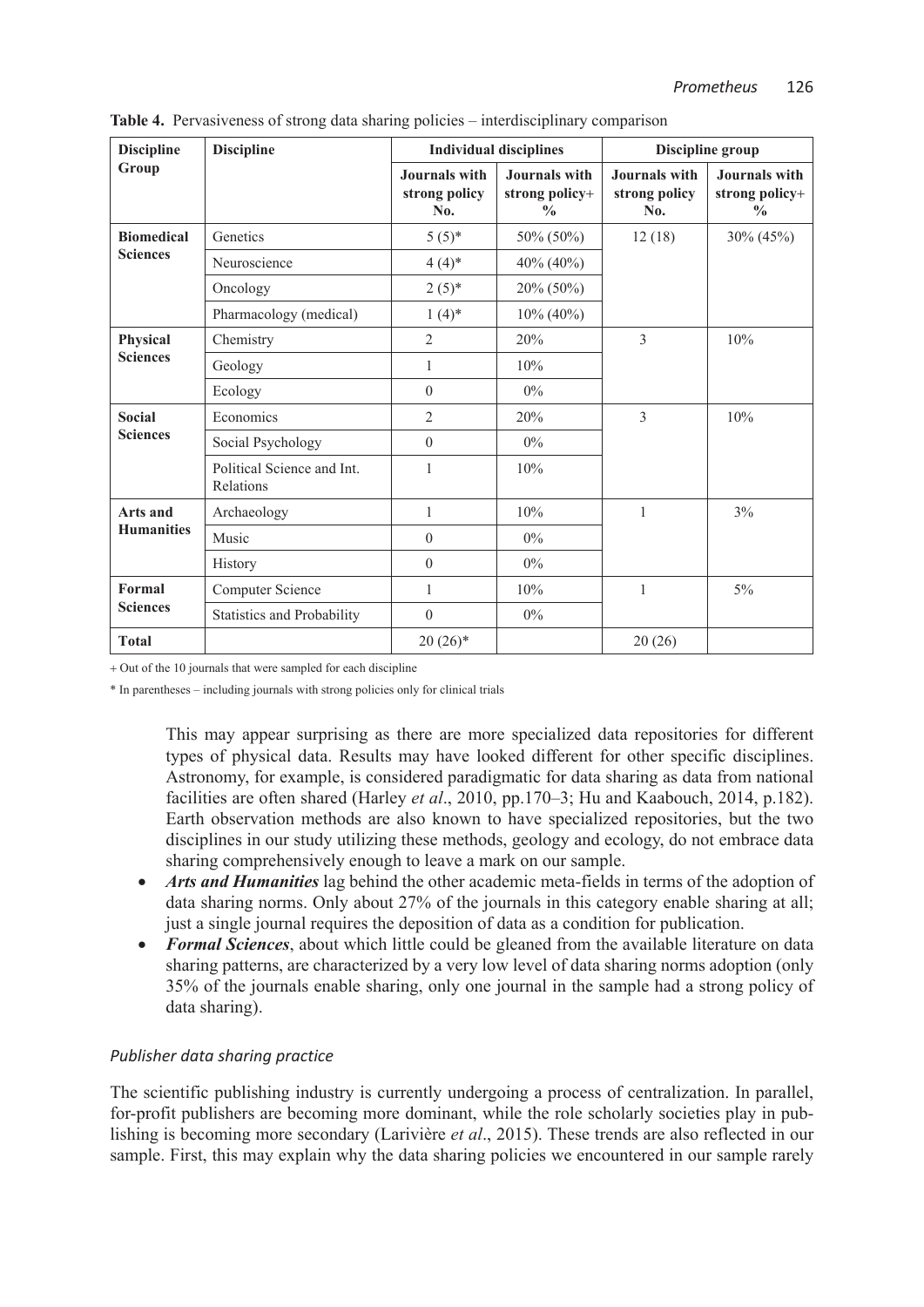|                                 | <b>Current study</b> |                 |               | <b>Scopus</b>  |                    |  |
|---------------------------------|----------------------|-----------------|---------------|----------------|--------------------|--|
|                                 | Rank                 | <b>Journals</b> |               | Rank           | $\%$ of sources in |  |
|                                 |                      | No.             | $\frac{0}{0}$ |                | Scopus $(2015)$ ** |  |
| Taylor & Francis                |                      | 15              | 10%           | 4              | $4.3\%$            |  |
| <b>Elsevier</b>                 | $\mathfrak{D}$       | 13              | 9%            |                | $10.4\%$           |  |
| <b>Springer</b>                 | 3                    | 11              | $7\%$         | $\overline{2}$ | $7\%$              |  |
| Wiley-Blackwell                 | 4                    | 9               | 6%            | 3              | 4.4%               |  |
| <b>Nature Publishing Group*</b> | $5=$                 | 4               | 3%            | $X^*$          | $X^*$              |  |
| <b>Nova Science Publishers</b>  | $5=$                 | 4               | 3%            | 72             | $0.02\%$           |  |
| <b>Sage</b>                     | 6                    | 3               | $2\%$         | 5              | 1.7%               |  |

#### **Table 5.** Publishers with most journals in the current study and the Scopus database

\*Calculated as part of Springer in Scopus database due to a recent merger, so independent ranking data are not available

\*\*Out of 11,441 sources

| <b>Publisher</b>            | Journals enabling sharing No. | Journals with strong sharing policy No |
|-----------------------------|-------------------------------|----------------------------------------|
| <b>Elsevier</b>             | 13                            |                                        |
| <b>Springer</b>             |                               |                                        |
| Wiley-Blackwell             | b                             |                                        |
| <b>Taylor &amp; Francis</b> |                               |                                        |
| <b>Sage</b>                 |                               |                                        |
| <b>Total</b>                | 38                            | 12                                     |
| $\frac{0}{0}$               | $56\% *$                      | $46\%$ **                              |

**Table 6.** Share of Scopus top five publishers in data sharing policies, within sample

\*Of all journals enabling sharing in sample

\*\*Of all journals with strong policy in sample

originated in societies (two cases or 10% of the strong policies) and reflected much more often requirements of single journals (50% of the strong policies) or publishers/imprints owned by publishers (40% of the strong policies), which seem to have greater power to further these demands.

Second, Table 5 shows the publishers sampled most frequently, compared with the top publishers represented in the Scopus database from which all the sample's journals are taken.<sup>6</sup> The levels of concentration evident from this table justify focusing on the top publishers. As can be seen, our sample is quite representative of the general Scopus database for the top four publishers, which together publish 26% of the entire publications in a database that enumerates more than 5,000 publishers (afterwards biases are introduced, among other things, because of the different proportions of the disciplines in the sample and the entire database). All the publishers in the table are commercial publishers.

All major Scopus publishers noted in Table 6 – Taylor & Francis, Elsevier, Springer Nature, Wiley-Blackwell, and Sage *–* have mechanisms in place to enable data sharing. Some of these publishers host supplementary materials on their websites, some enable linking to approved outside repositories, and some do both. Not all of them administer peer review for data hosted in house.

<sup>6</sup> Data on the publishers on the Scopus database were derived from the journal title list file downloadable from www.elsevier.com/solutions/scopus/content.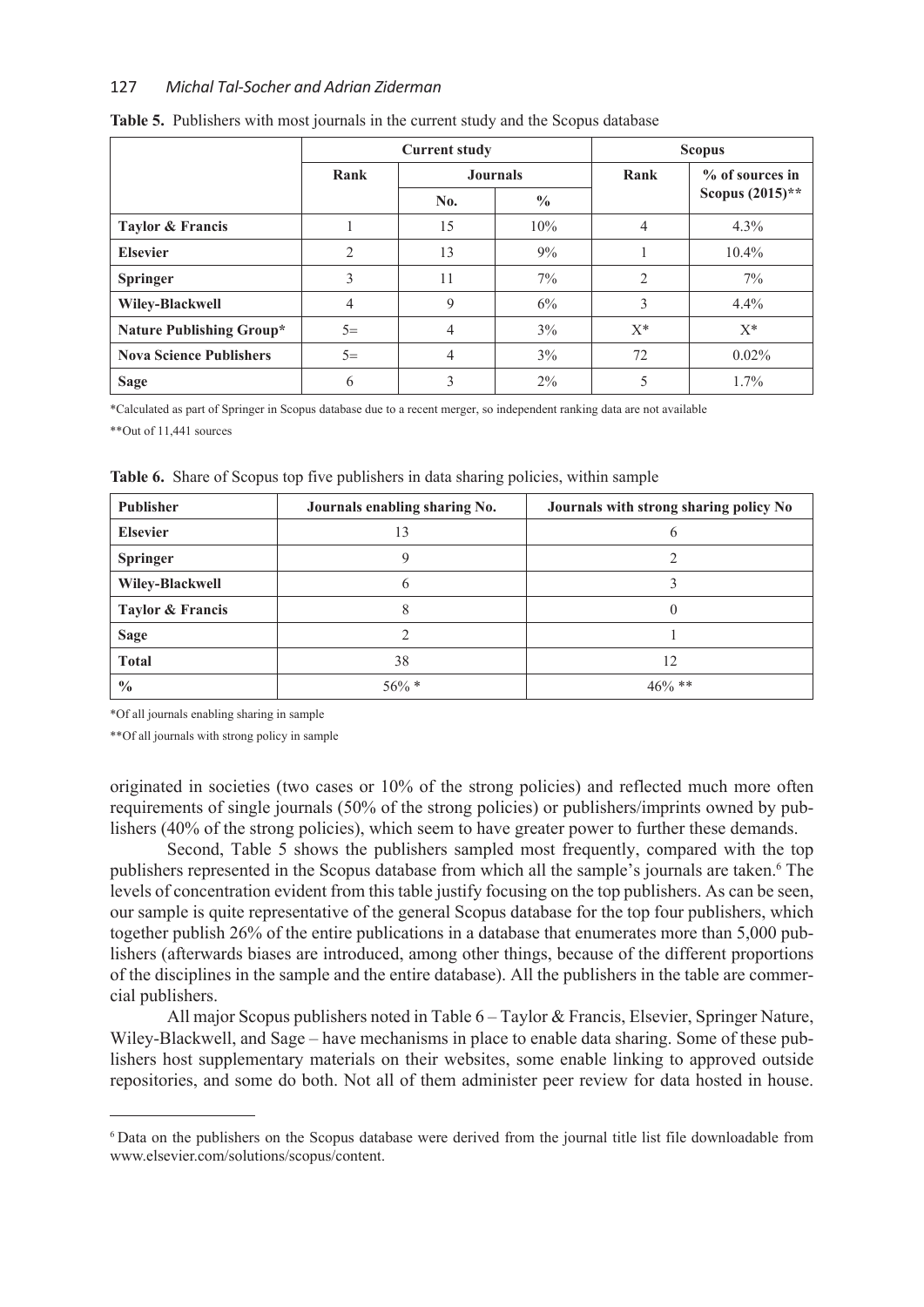Table 6 shows that these top five publishers account for 56% of the journals enabling sharing in our sample, although they publish only 34% of the sample journals. They also publish 46% of the strong policy journals, again somewhat more than neutrally expected from their share in the sample.

None of these big publishers, which run very heterogeneous portfolios, endorses a strong policy obliging all its journals to share data (though Wiley-Blackwell does require editors of medical journals to insist on prospective CTR). Some imprints belonging to these publishers do have stricter requirements (e.g. *Cell*, now owned by Elsevier). Similarly, there are smaller publishers with more homogeneous STM portfolios that also require some types of data to be deposited as a condition of publication (e.g. Nature Publishing Group, now acquired by Springer).7

## *Data preservation solutions*

#### Hierarchy of preservation solutions

A closer look into the data sharing policies encountered in biomedical science can indicate what, currently, are the pervasive solutions for sharing. All the twelve journals with strong policies (disregarding those with strong policies for CTR only) require the deposition of some types of data in public, community-endorsed, curated, specialized data repositories for specific data types (e.g. GenBank for DNA sequences, wwPDB for structures of biological macromolecules). Specialized repositories are clearly the first preference. When these do not exist (or still do not enjoy broad endorsement), journals and publishers often encourage, or require, authors to submit other types of data to the supplementary material area of the journal and/or to general scientific data repositories that can serve many types of data (e.g. FigShare, Dryad).

It is not always clear whether supplementary material submitted to the journal's website rather than specialized repositories is peer reviewed and checked for user- friendliness and usefulness (whether it is presented clearly with all the metadata required; whether it is searchable and can be analysed easily, whether it can be clearly cited), and whether long-term preservation is ensured (Kuipers and van der Hoeven, 2009, pp.50–3; Beagrie, 2010). The general-purpose repositories, such as Dryad and FigShare, offer a much less specialized quality control, and the services given by different repositories vary widely (e.g. Austin *et al*., 2015). Yet, some of them offer much better long-run preservation solutions (such as being more citable, searchable, and other archival services) than those offered by journals.

As to the eight cases of journals with strong policies outside the biomedical sciences, none of these requires the deposition of certain data types in external specialized repositories. At most, these are mentioned only as optional (e.g. the *Journal of Anthropological Archaeology* mentions the possibility of depositing data in specialized archaeological repositories). General-purpose repositories are only mentioned once (Dataverse is the mandatory host for at least some types of papers published in Economics). The default hosting solutions for these journals are journal/publisher websites, with all their shortcomings. Among the non-biomed journals enabling but not requiring sharing, this is also the preferred solution. Specialized and general external public repositories are mentioned only twice out of 34 cases.

## Preservation patterns across disciplines

Of the biomedical journals examined, only *Genome Research* requires full disclosure of data. Much more commonly, biomedical journals insist on certain types of data only. The frequency of the requirements for each data type can instruct us on its current level of institutionalization. In biomedical sciences, as represented in our research, the most institutionalized data types are clearly

<sup>7</sup> Springer Nature has recently made an effort to standardize the data sharing policies of its journals, offering its editors a choice of four possible policies. According to the latest update, about 70% of the journals that entered the process adopted one of the two weaker policies (Hrynaszkiewicz *et al.*, 2017).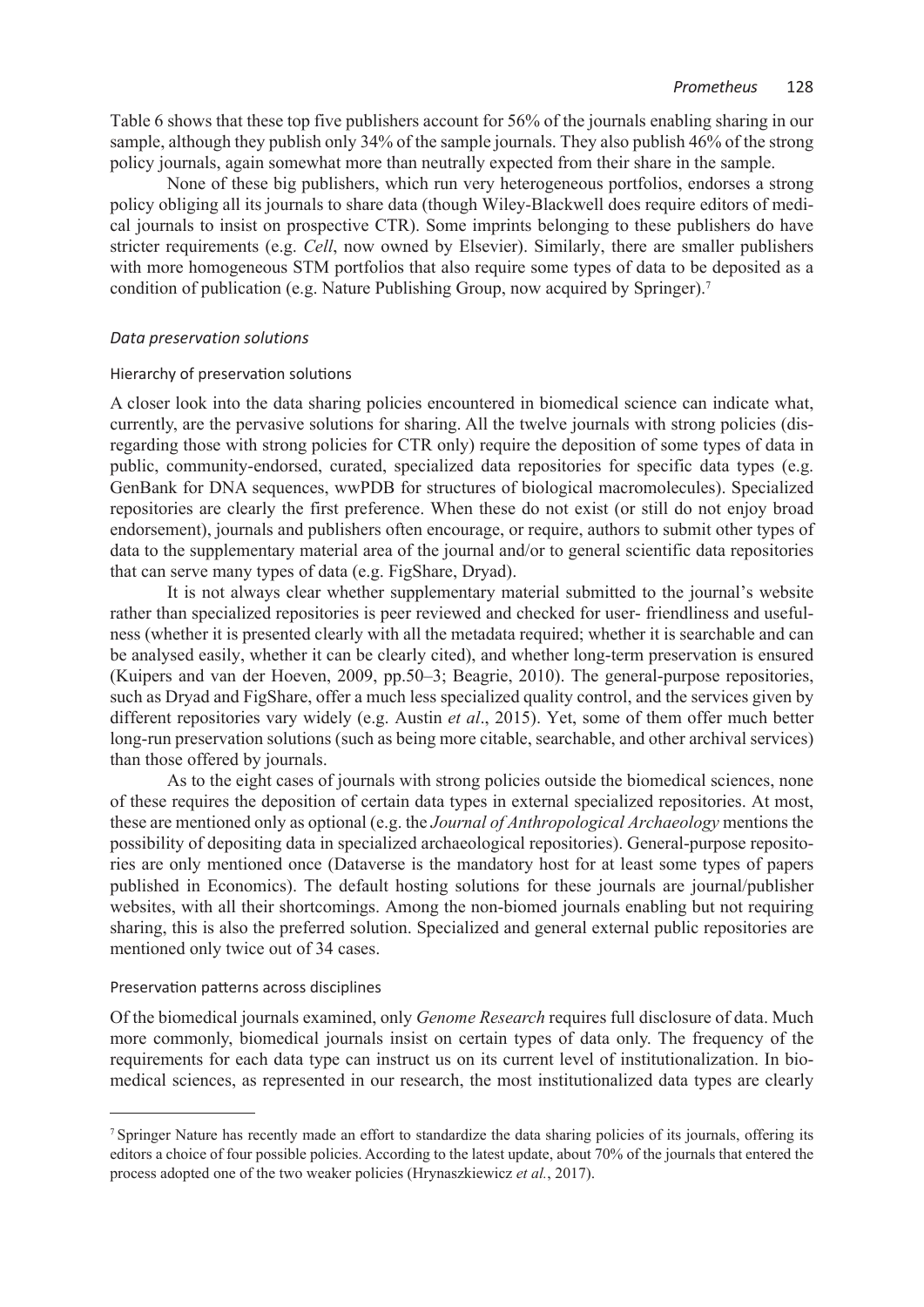related to genetics, a pioneering field in data sharing with an embattled history in this area (Jasny, 2013). Even here, different types of data enjoy different levels of sharing. The prominence of genetics-related repositories in our research undoubtedly has to do with the choice to include genetics as one of the four biomedical disciplines, but this is far from the whole explanation. We have included neuroscience as well, a younger discipline with a shorter history of data sharing. Though several specialized repositories exist for certain types of neuroscientific data (such as OpenfMRI), not a single journal in our sample mandates their use.

The picture is different for the four social sciences and arts and humanities journals with strong policies that were sampled. All of them require a wide range of data types. These data types are not only quantitative and structural, but include, for example, instructions given to subjects of experiments and the programs used for running the experiment. It is striking that no repository specializing in the curation of qualitative data was mentioned in the policies sampled, attesting to the slower evolution of these solutions.

#### **Discussion**

The results of the study lead to several conclusions regarding the role of publishers in data sharing. It was found that hosting data on a publisher's website is still a widespread solution for sharing. This may have a positive effect: as publishers have already developed some infrastructure for sharing anyway, journals of disciplines which currently have low levels of data sharing may enjoy the spillover of existent infrastructures. It remains to be seen if this has value in the absence of a much more significant effort to promote data sharing in these disciplines. Additionally, hosting by publishers is problematic in the sense that data stored by publishers may be less open to all than data shared in repositories (because of fee barriers for deposition or access). Also, it was found that the top publishers may be considered promoters of data sharing as they have all been pushed to adopt some sort of solution for sharing. Yet their heterogeneous portfolios (in terms of content type and quality) seem to stand in the way of using their considerable power to further strong policies.

We turn now to the data sharing policies across various academic disciplinary groups. A major, confirmatory, finding is that the biomedical sciences lead in data sharing, as is well established in the literature. Yet, medical journals are less likely to have strong data sharing policies than biological journals. This is an indication that the mere existence of specialized and widely endorsed repositories is not, in itself, sufficient to ensure sharing. Many other factors are involved. One such factor is the need to protect the privacy of subjects whose personal data might be traced despite anonymization (this factor also plays a role in social sciences dealing with human subjects (Eschenfelder and Johnson, 2011; Weller and Monroe-Gulick, 2014). Another factor, especially relevant for medical research, is that this field is supported relatively heavily by private investment. The commercial interests of universities and companies wishing to profit from research may deter data sharing (Reichman and Uhlir, 2003, pp.315–462; Eisenberg, 2006).<sup>8</sup>

Similar levels of policy prevalence were found for the physical and social sciences, although many specialized repositories exist for Big Science projects in which some data types must be shared. Perhaps physical data are much less shared outside these projects. Though it seems that the sampled physical sciences could benefit greatly from data sharing (at least in chemistry and geology), this is not the case, and the obstacles may be more normative than technical.

<sup>8</sup> Eisenberg's paper relates to biomedical research in general, but all the examples are taken from health-related cases, presumably because the main battlefield is medical research. The author also points to the very complex economic reality created in the last couple of decades surrounding scientific research, where many types of claims for intellectual property rights may be attached to datasets, sometimes with paradoxical results (e.g. cases in which publicly funded scientists avoid sharing data in an attempt to prevent companies from using them and then patenting research results).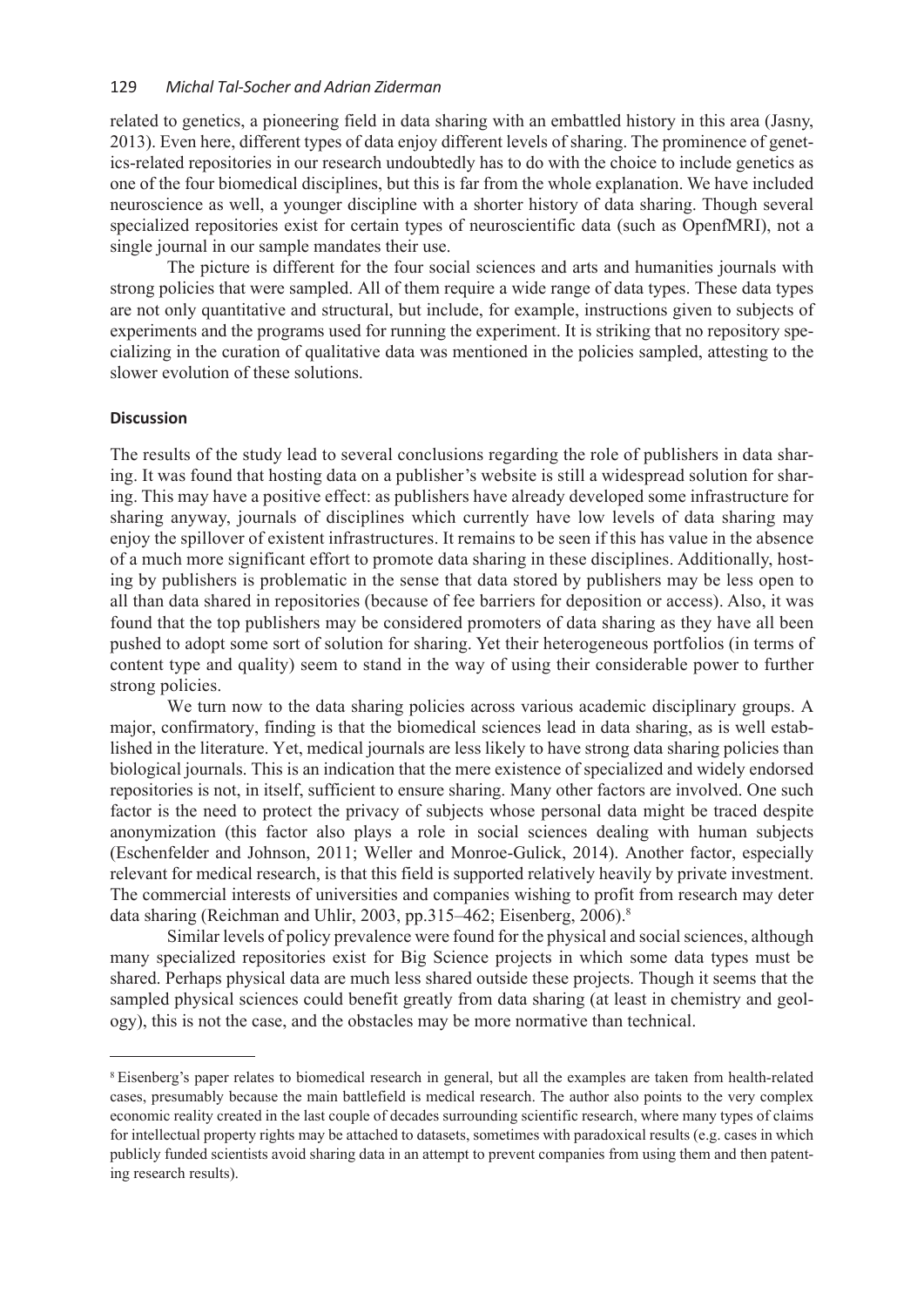At least in some of the social sciences journals do have a regulatory role for data sharing. It is unclear whether social science journals will follow the policy trajectory charted by biomedical journals, in which policies grow stronger for specific data types hand in hand with the consolidation of specialized repositories for these types. The social science strong policy journals sampled here demonstrate a different pattern – they do not require deposition in outside specialized repositories and do require a wider variety of data types. If this observation is valid, and with an eye to the shortcomings of non-specialized repositories, will the journals fulfil a more central role in quality control for these domains, or will other mechanisms be found to ensure it? The existing trend in economics, also echoed in our sample, to make data sharing mandatory in the absence of specialized repositories, should be studied carefully for the viability of this possible alternative evolution of solutions and policies.

The arts and humanities demonstrate the lowest prevalence of data sharing policies. This is probably related to the slower adaptation to digital technologies, with the divergent epistemic culture in which, usually, each researcher is something of an island, and with the exceptional hardships involved in sharing qualitative data that can be multilingual, historically specific, and ambiguous (see Unsworth, 2006). Considerable expertise is required to interpret the data gathered by others (PARSE Insight, 2010, pp.11–41). It may also be that in this domain journals have weaker regulatory power, books being more important than papers for academic promotion (Harley *et al*., 2010).

The formal sciences also demonstrate a low prevalence of data sharing policies. The existing literature did not suggest explanatory factors, and no good description of data usage habits was found in it. These sciences are more often discussed as the forgers of tools for data intensive science (e.g. Baker *et al*., 2010), but their own usage patterns remain in the dark. One factor influencing policy prevalence could be a weaker position of journals to promote norms in the field (Harley *et al*., 2010). These results are another indication that quantitative methods and digitally born/easily digitizable data, in themselves, are no guarantee of data sharing.

Some limitations of the research should be noted. The humble size of the sample may limit the representativeness of the study, though it does provide a rare cross-section view of the field. While this type of study tells us little about actual rates of data deposition, it is informative about expected and evolving norms. Studies that strive to evaluate actual rates of sharing attest to low rates even for papers published in journals with strong policies. In other words, policies are not always enforced (e.g. Piwowar and Chapman, 2008; see also Savage and Vickers, 2009; Alsheikh-Ali *et al.*, 2011; Vlaeminck, 2013). Lastly, data deposition may say little about the usefulness of the data deposited or whether the information is full and clear enough to be used by others. Studies using shared data to try to replicate original results could give an indication of the usefulness of sharing (McCullough *et al.*, 2008; Ioannidis *et al.*, 2009; Atici *et al.*, 2013). Such efforts can obviously be made only by insiders dedicating research to specific disciplines.

Lastly, we consider what guidance the research can offer policy making. While the study cannot resolve the uncertainty of policy makers about whether strong policies are always helpful, it can show them where to look for empirical evidence. A decision in this regard could take into consideration the two approaches taken in our research. Strong policies for particular data types in the biomedical sciences seem to be helpful. But is the alternative model for the social sciences, of strong policies for diverse data types, in the absence of specialized repositories, a viable alternative or a dead end? It is still unclear whether certain disciplines that can benefit, or already benefit, from specialized repositories (such as linguistics and archaeology) could embrace one of these alternatives.

#### **Acknowledgements**

The research was sponsored by the Committee on Publishing Ethics (COPE) and was conducted within the framework of COPE's research subcommittee. The conclusions and views expressed are those of the authors and are not necessarily those of COPE. The very helpful comments of the responsible editor and of two anonymous referees are gratefully acknowledged. Some of the findings were presented at the Eighth International Congress on Peer Review and Scientific Publication, September 2017, in Chicago, Illinois.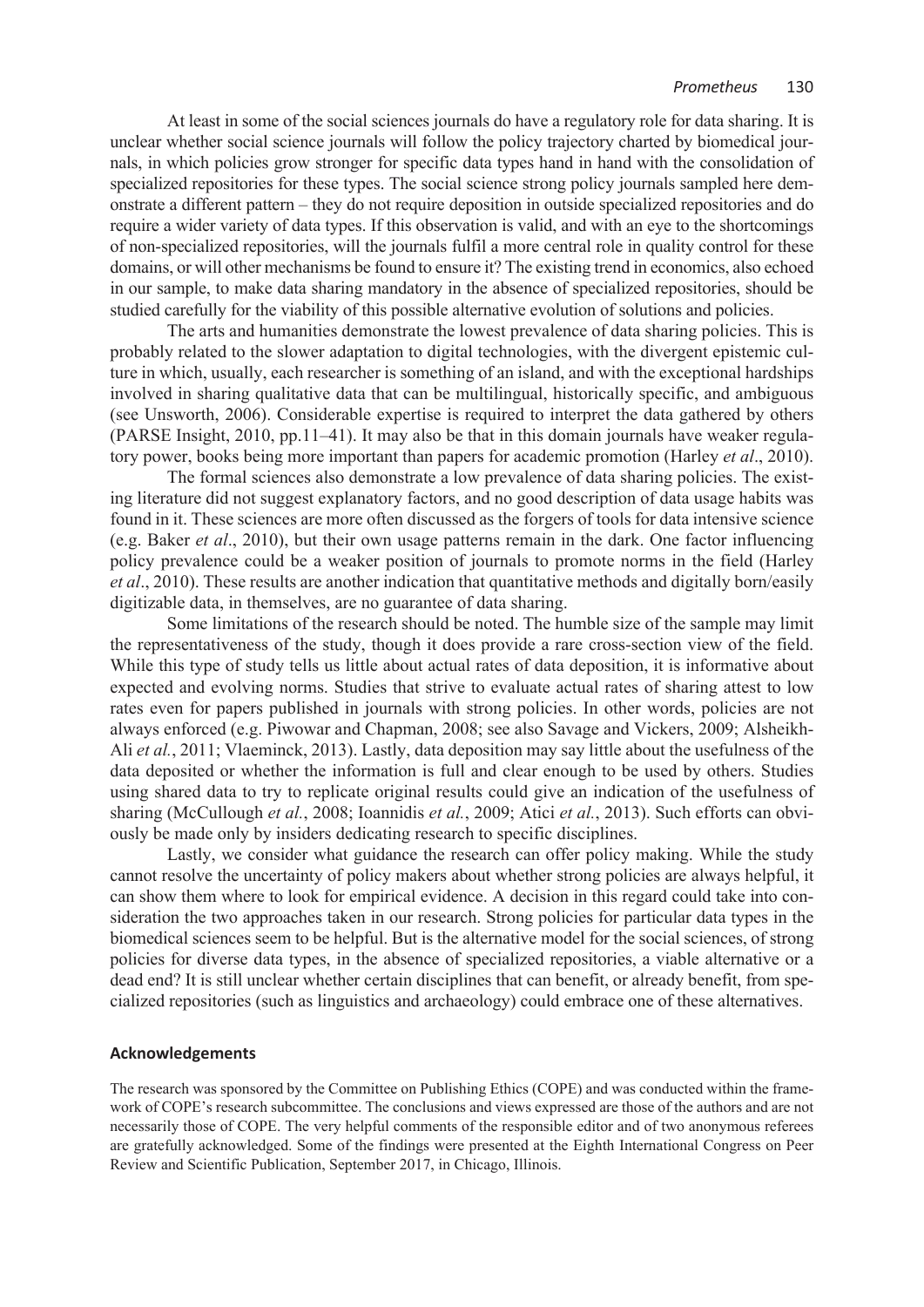## **References**

Alsheikh-Ali, A., Qureshi, W., Al-Mallah, M. and Ioannidis, J. (2011) 'Public availability of published research data in high-impact journals', *PloS One*, 6, 9, e24357.

Arzberger, P., Schroeder, P, Beaulieu, A. *et al.* (2004) 'Promoting access to public research data for scientific, economic, and social development', *Data Science Journal*, 3, pp.135–53.

Assante, M., Candela, L., Castelli, D. and Tani, A. (2016) 'Are scientific data repositories coping with research data publishing?', *Data Science Journal*, 15, 6.

Atici, L., Kansa, S., Lev-Tov, J. and Kansa, E. (2013) 'Other people's data: a demonstration of the imperative of publishing primary data', *Journal of Archaeological Method and Theory*, 20, 4, pp.663–81.

Austin, C., Brown, S., Fong, N. *et al.* (2015) 'Research data repositories: review of current features, gap analysis, and recommendations for minimum requirements' in *Proceedings of IASSIST Annual Conference*, Minneapolis, MN, June, pp.2–5.

Baker, S., Berger, J., Brady, P. *et al.* (2010) *Data-Enabled Science in the Mathematical and Physical Sciences: Technical Report*, National Science Foundation, Washington, DC.

Ball, A. (2014) *How to License Research Data*, Digital Curation Centre, Edinburgh.

Beagrie, Charles (2010) *Dryad Sustainability Plan: Interview Survey Findings*, available at http:// wiki.datadryad.org/images/b/bf/Beagrie\_suppdata\_report\_apr10.pdf (accessed May 2020).

Bicchieri, C. and Mercier, H. (2014) 'Norms and beliefs: how change occurs', in Xenitidou, M. and Edmonds, B. (eds) *The Complexity of Social Norms: Computational Social Sciences*, Springer, Cham, pp.37–54.

Bonneau, C., Kanthak, K., Berry, W. *et al.* (2015) 'Data access and research transparency: a joint statement by political science journal editors', *State Politics and Policy Quarterly*, 15, 4, 423–4.

Borgman, C. (2012) 'The conundrum of sharing research data', *Journal of the American Society for Information Science and Technology*, 63, 6, pp.1059–78.

Brown, C. (2003) 'The changing face of scientific discourse: analysis of genomic and proteomic database usage and acceptance', *Journal of the American Society for Information Science and Technology*, 54, 10, pp.926–38.

Callaghan, S. (2014) 'Preserving the integrity of the scientific record: data citation and linking', *Learned Publishing*, 27, 5, pp.15–24.

Campbell, J. (2015) 'Access to scientific data in the 21st century: rationale and illustrative usage rights review', *Data Science Journal*, 13, pp.203–30.

Crotty, D. (2016) 'What price progress? The costs of an effective data publishing policy', 13 January, available at https://scholarlykitchen.sspnet.org/2016/01/13/what-price-progress-the-costsof-an-effective-data-publishing-policy/ (accessed May 2020).

Dallmeier-Tiessen, S., Darby, R., Gitmans, K. *et al.* (2012) 'Opportunities for data exchange', available at http://zenodo.org/record/8305#.Vw-IUfl94dU (accessed May 2020.

Dataverse (2017) *A Comparative Review of Various Data Repositories*, 25 July, available at https:// dataverse.org/blog/comparative-review-various-data-repositories (accessed May 2020).

Eisenberg, R. (2006) 'Patents and data-sharing in public science', *Industrial and Corporate Change*, 15, 6, pp.1013–31.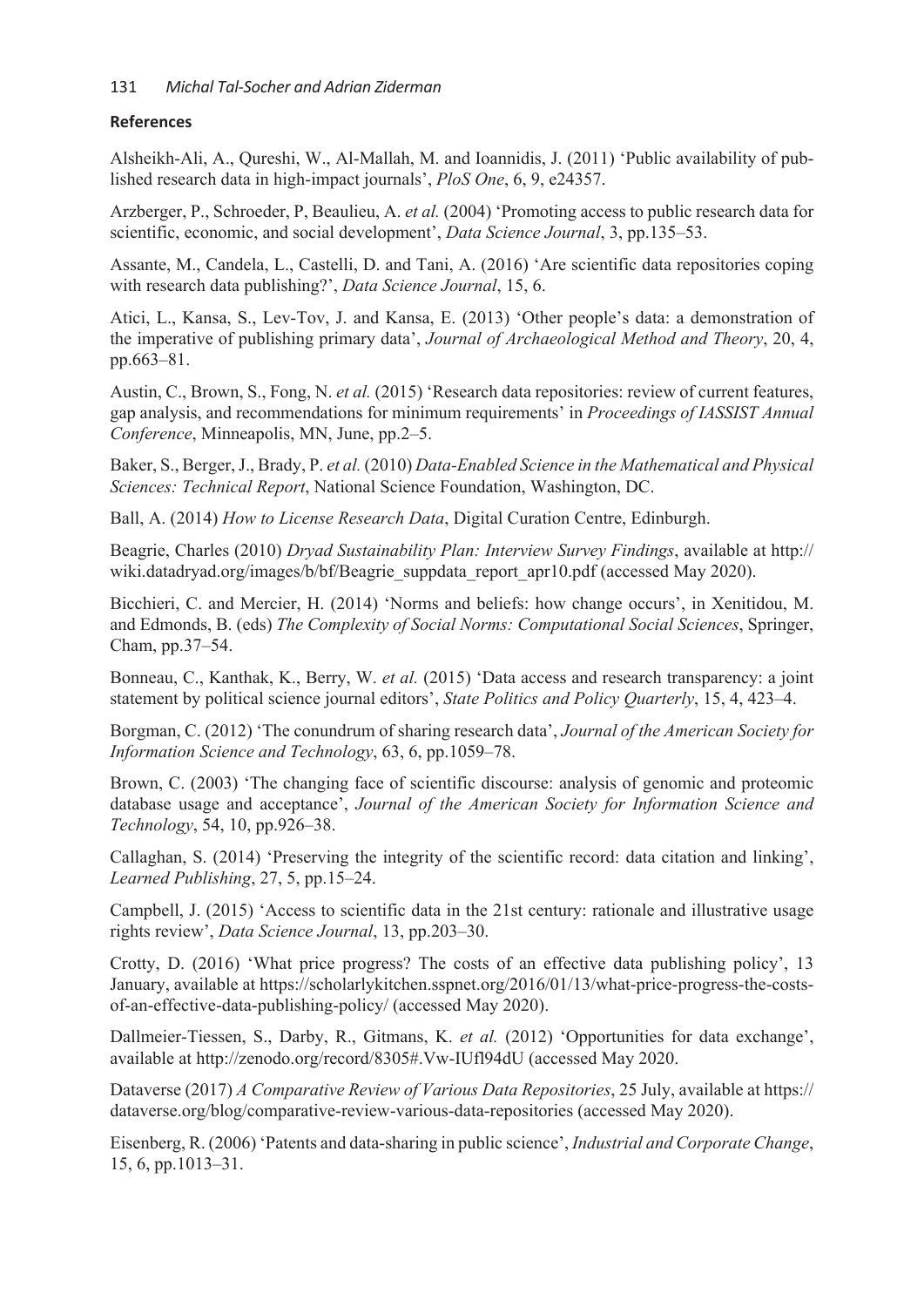Elias, P. and Entwisle, B. (2013) *New Data for Understanding the Human Condition: International Perspectives. Report on Data and Research Infrastructure for the Social Sciences*, available at www.oecd.org/sti/sci-tech/new-data-for-understanding-the-human-condition.pdf (accessed May 2020).

Eschenfelder, K. and Johnson, A. (2011) 'The limits of sharing: controlled data collections', *Proceedings of the American Society for Information Science and Technology*, 48, 1, pp.1–10.

Eschenfelder, K. and Johnson, A. (2014) 'Managing the data commons: controlled sharing of scholarly data', *Journal of the Association for Information Science and Technology*, 65, 9, pp.1757–74.

Fecher, B., Friesike, S. and Hebing, M. (2015) 'What drives academic data sharing?', *PloS One*, 10, 2, e0118053.

Harley, D., Acord, S., Earl-Novell, S., Lawrence, S. and King, C. (2010) *Assessing the Future Landscape of Scholarly Communication: An Exploration of Faculty Values and Needs in Seven Disciplines*, Center for Studies in Higher Education, University of California, Berkeley, CA.

Hrynaszkiewicz, I., Birukou, A., Astell, M. *et al.* (2017) 'Standardising and harmonising research data policy in scholarly publishing', *bioRxiv*, 4 April, available at www.biorxiv.org/content/biorxiv/ early/2017/04/04/122929.full.pdf (accessed May 2020).

Hu, W-C. and Kaabouch, N. (2014) *Big Data Management, Technologies, and Applications*, IGI Global, Hershey, PA.

IFDO (2014) *Policies for Sharing Research Data in Social Sciences and Humanities*, available at www.cessda.eu/News-Events/News/CESSDA/IFDO-Report-2014-Policies-for-Sharing-Research-Data-in-Social-Sciences-and-Humanities (accessed May 2020).

Ioannidis, J., Allison, D., Ball, C. *et al.* (2009) 'Repeatability of published microarray gene expression analyses', *Nature Genetics*, 41, 2, pp.149–55.

Jasny, B. (2013) 'Realities of data sharing using the genome wars as case study – an historical perspective and commentary', *EPJ Data Science*, 2, 1, available at https://epjdatascience.springeropen. com/articles/10.1140/epjds13#citeas (accessed may 2020).

Kaye, J. (2012) 'The tension between data sharing and the protection of privacy in genomics research', *Annual Review of Genomics and Human Genetics*, 13, pp.415–31.

Kuipers, T. and van der Hoeven, J. (2009) *PARSE: Insight into Issues of Permanent Access to the Records of Science in Europe. Survey Report*, European Commission, Brussels.

Larivière, V., Haustein, S. and Mongeon, P. (2015) 'The oligopoly of academic publishers in the digital era', *PloS One*, 10, 6, e0127502.

McCain, K. (1995) 'Mandating sharing journal policies in the natural sciences', *Science Communication*, 16, 4, pp.403–31.

McCullough, B., McGeary, K. and Harrison, T. (2008) 'Do economics journal archives promote replicable research?', *Canadian Journal of Economics*, 41, 4, pp.1406–20.

Macfarlane, B. and Cheng, M. (2008) 'Communism, universalism and disinterestedness: re-examining contemporary support among academics for Merton's scientific norms', *Journal of Academic Ethics*, 6, 1, pp.67–78.

McSherry, C. (2009) *Who Owns Academic Work? Battling for Control of Intellectual Property*, Harvard University Press, Cambridge, MA.

Mauthner, N. and Parry, O. (2013) 'Open access digital data sharing: principles, policies and practices', *Social Epistemology*, 27, 1, pp.47–67.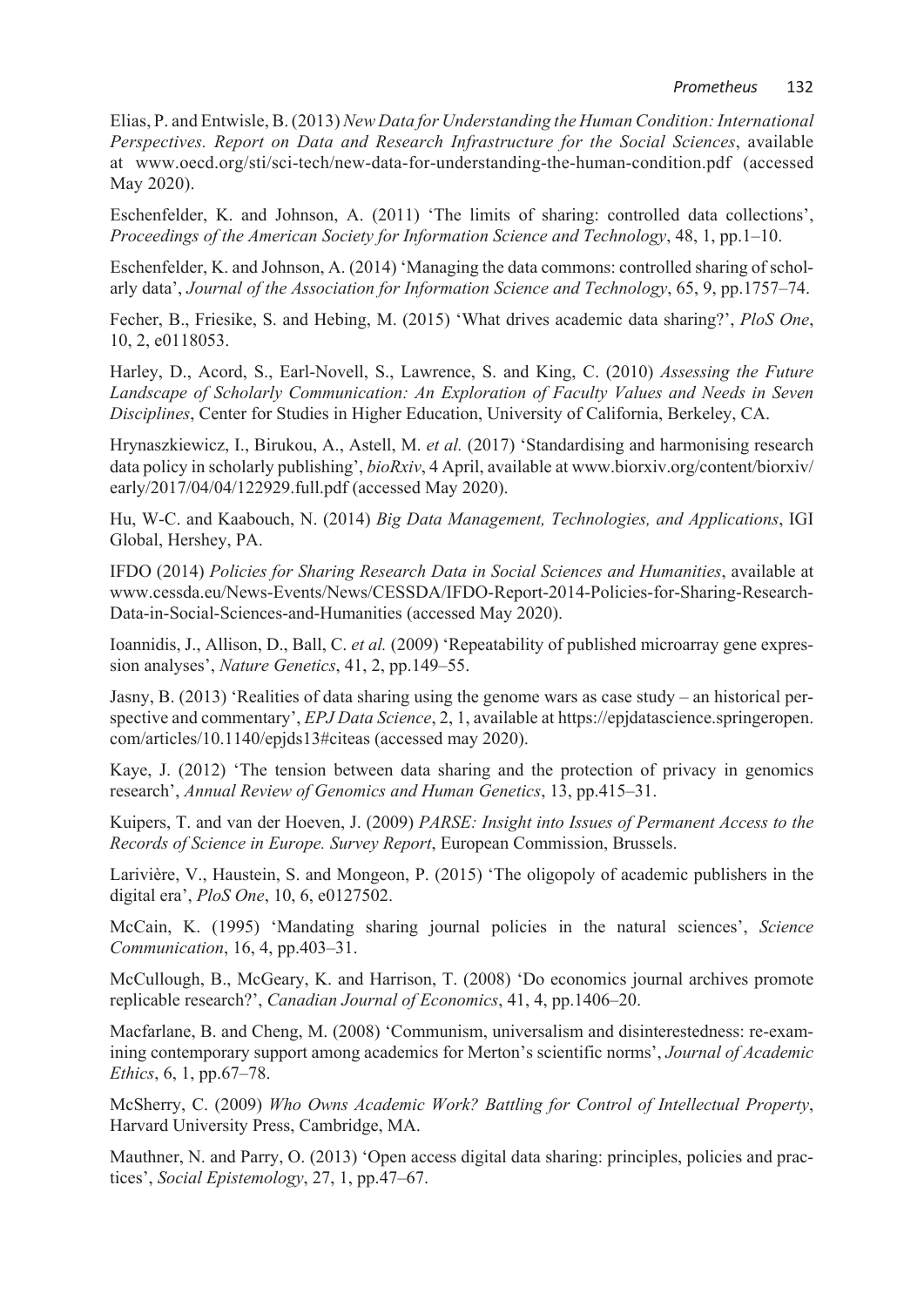Merton, R. (1973/1942) 'The normative structure of science' in Merton, R. (ed.) *The Sociology of Science: Theoretical and Empirical Investigations*, University of Chicago Press, Chicago, IL, pp.267–78.

Milia, N., Congiu, A., Anagnostou, P. *et al.* (2012) 'Mine, yours, ours? Sharing data on human genetic variation', *PloS One*, 7, 6, e37552.

Mongeon, P. and Paul-Hus, A. (2016) 'The journal coverage of Web of Science and Scopus: a comparative analysis', *Scientometrics*, 106, 1, pp.213–28.

Montgomery, K. and Oliver, A. (2009) 'Shifts in guidelines for ethical scientific conduct. How public and private organizations create and change. Norms of research integrity 1', *Social Studies of Science*, 39, 1, pp.137–55.

National Research Council (1997) *Bits of Power: Issues in Global Access to Scientific Data*, National Academies Press, Washington, DC.

Nelson, B. (2009) 'Data sharing: empty archives', *Nature*, 461, 7261, pp.160–3.

NISO (2013) *Recommended Practices for Online Supplemental Journal Article Materials*, available at www.niso.org/apps/group\_public/download.php/10055/RP-15-(accessed May 2020).

PARSE Insight (2010) *Insight into Issues of Permanent Access to the Records of Science in Europe. Case Studies Report*, European Commission, Brussels.

Pienta, A., Alter, G., and Lyle, J. (2010) 'The enduring value of social science research: the use and reuse of primary research data', November, available at www.researchgate.net/publication/48927380 The Enduring Value of Social Science Research The Use and Reuse of Primary Research Data (accessed May 2010).

Piwowar, H. and Chapman, W. (2008) 'Identifying data sharing in biomedical literature', *AMIA Annual Symposium Proceedings*, pp.596–600.

Radder, H. (2010) 'Mertonian values, scientific norms, and the commodification of academic research' in Radder, H., *The Commodification of Academic Research: Analyses, Assessments, Alternatives*, University of Pittsburgh Press, Pittsburgh, PA, pp.231–58.

Ramin, S., and Sarraf Shirazi, A. (2012) 'Comparison between impact factor, SCImago journal rank indicator and Eigenfactor score of nuclear medicine journals', *Nuclear Medicine Review. Central and Eastern Europe*, 15, 2, pp.132–6.

Rappert, B. and Bezuidenhout, L. (2016) 'Data sharing in low-resourced research environments', *Prometheus*, 34, 3/4, pp.207–24.

Reichman, J. and Uhlir, P. (2003) 'A contractually reconstructed research commons for scientific data in a highly protectionist intellectual property environment', *Law and Contemporary Problems*, 66, 1/2, pp.314–462.

Savage, C. and Vickers, A. (2009) 'Empirical study of data sharing by authors publishing in *PLoS* journals', *PloS One*, 4, 9, e7078.

Stephens, Z., Lee, S., Faghri, F. *et al.* (2015) 'Big data: astronomical or genomical?', *PLoS Biol*, 13, 7, e1002195.

Sturges, P., Bamkin, M., Anders, J. *et al.* (2015) 'Research data sharing: developing a stakeholder-driven model for journal policies', *Journal of the Association for Information Science and Technology*, 66, 12, pp.2445–55.

Swan, A. and Brown, S. (2008) *To Share or Not to Share: Publication and Quality Assurance of Research Data Outputs. Technical Report*, Research Information Network, London.